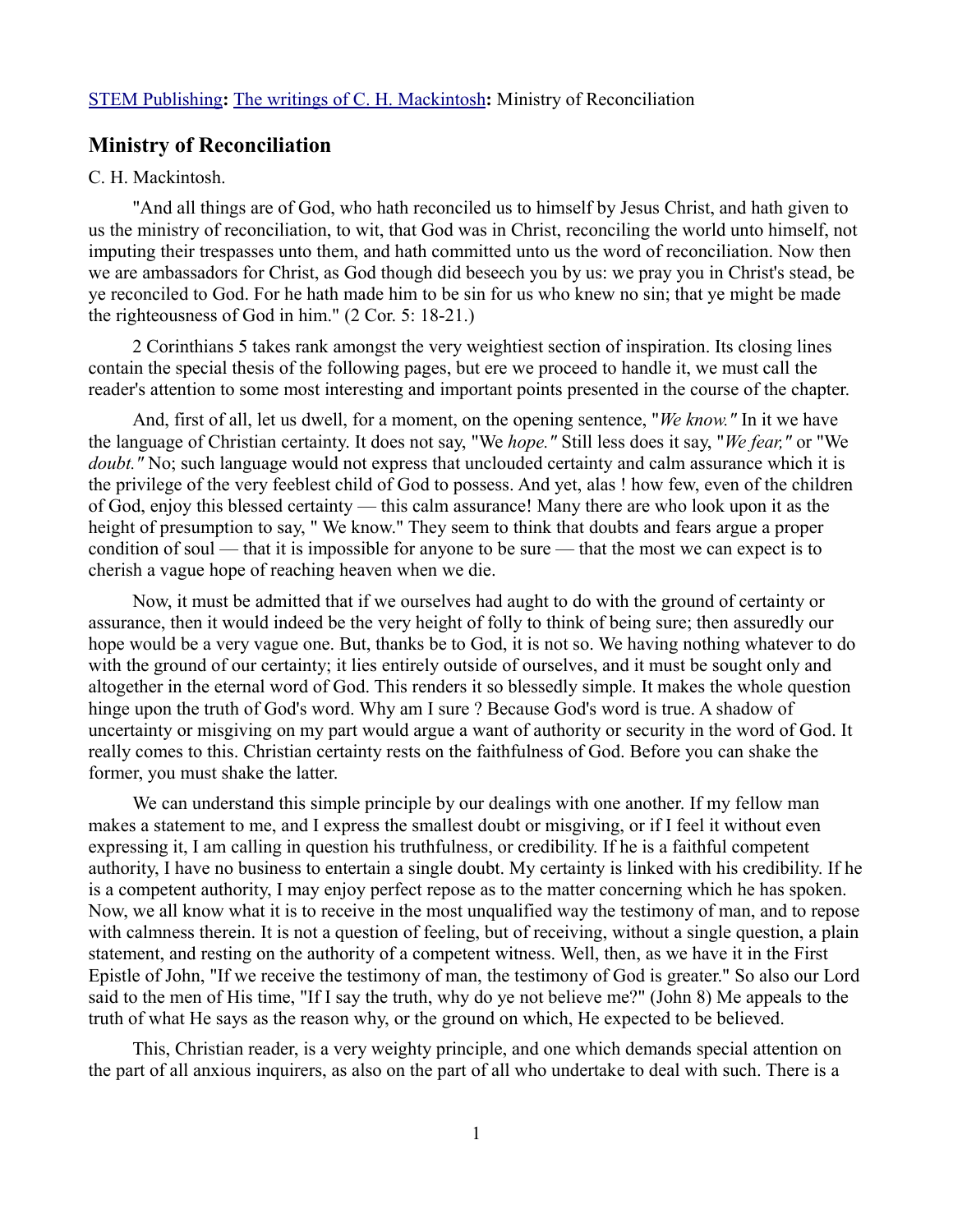strong and constant tendency to look *within* for the ground of assurance — to build upon certain feelings experiences and exercises, either past or present — to look back at some special process through which we have passed, or to look in at certain impressions or convictions of our own minds, and to find in these the ground of our confidence — the warrant for our faith. This will never do. It is impossible to find settled peace or calm repose in this way. Feelings, however true and real, change and pass away. Experiences, however genuine, may prove defective. Impressions and convictions may prove utterly false. None of these things, therefore, can form a solid ground of Christian certainty. This latter must be sought and found in God's word alone. It is not in feelings, not in experiences, not in impressions or convictions, not in reasonings, not in human traditions or doctrines, but simply in the unchangeable, eternal word of the living God. That word which is settled for ever in heaven, and which God has magnified above all His name, can alone impart peace to the mind and stability to the soul.

True, it is only by the gracious ministry of the Holy Ghost that we can properly grasp and ever hold fast to the word of God; but still it is His word, and that word *alone,* that forms the ground of Christian certainty, and the true basis and authority for the Christian in the entire range of practical life and action. We cannot be too simple as to this. We can only adopt the opening sentence of our chapter, and say, "We know," when we take God's word as the all-sufficient ground of our personal confidence. It will not do to be, in any wise, propped up by human authority. Thousands of the people of God have been made to taste the bitterness of leaning upon the commandments and doctrines of men. it is sure to end in disappointment and confusion, sooner or later. The edifice which is built upon the sand of human authority must fall at some time or other; whereas that which is founded on the rock of God's eternal truth shall stand for ever. God's word imparts its own stability to the soul that leans upon it. " Therefore thus saith the Lord God, Behold, I lay in Zion for a foundation a stone, a sure foundation; he that believeth shall not make haste." (Isa. 28: 16)

As is the foundation, so is the faith that builds thereon. Hence the solemn importance of seeking to lead souls to build *only* upon God's precious Word. Look at the anxiety of the apostle Paul, in reference to this matter. Hear what he says to the Corinthians who were in such danger of being led away by human headship and human authority. " And I, brethren, when I came to you, came not with excellency of speech or of wisdom, declaring unto you *the testimony of God.* For I determined not to know anything among you, save Jesus Christ and him crucified. And I was with you in weakness, and in fear, and in much trembling. And my speech and my preaching was not with enticing words of man's wisdom, but in demonstration of the Spirit and of power. That your faith should not stand in the wisdom of men, but in the power of God." (1 Cor. 2: 1-5)

Here is a grand model for all preachers and teachers. Paul declared the " testimony of God," nothing more, nothing less. nothing different. And not only so, but he delivered that testimony in such a way as to connect the souls of his hearers immediately with the living God. Paul did not want the Corinthians to lean upon him; nay, he " trembled" lest they should be tempted to do so. He would have done them a grievous wrong, had he, in anywise, come in between their souls and the true source of all authority — the true foundation of confidence and peace. Had he led them to build upon himself, he would have robbed them of God, and this would have been a wrong indeed. No marvel, therefore, that he was among them " in fear and in much trembling." They were evidently very much prone to set up and follow after human leaders, and thus miss the solid reality of personal communion with, and dependence upon, the living God. Hence the jealous care of the apostle in confining himself to the testimony of God; in delivering unto them *only* that which he had received of the Lord (see 1 Cor. 11: 23, 1 Cor. 15: 3); lest the pure water should suffer in its passage from its source in God to the souls of the Corinthians — lest he should, in the smallest degree, impart the colour of his own thoughts to the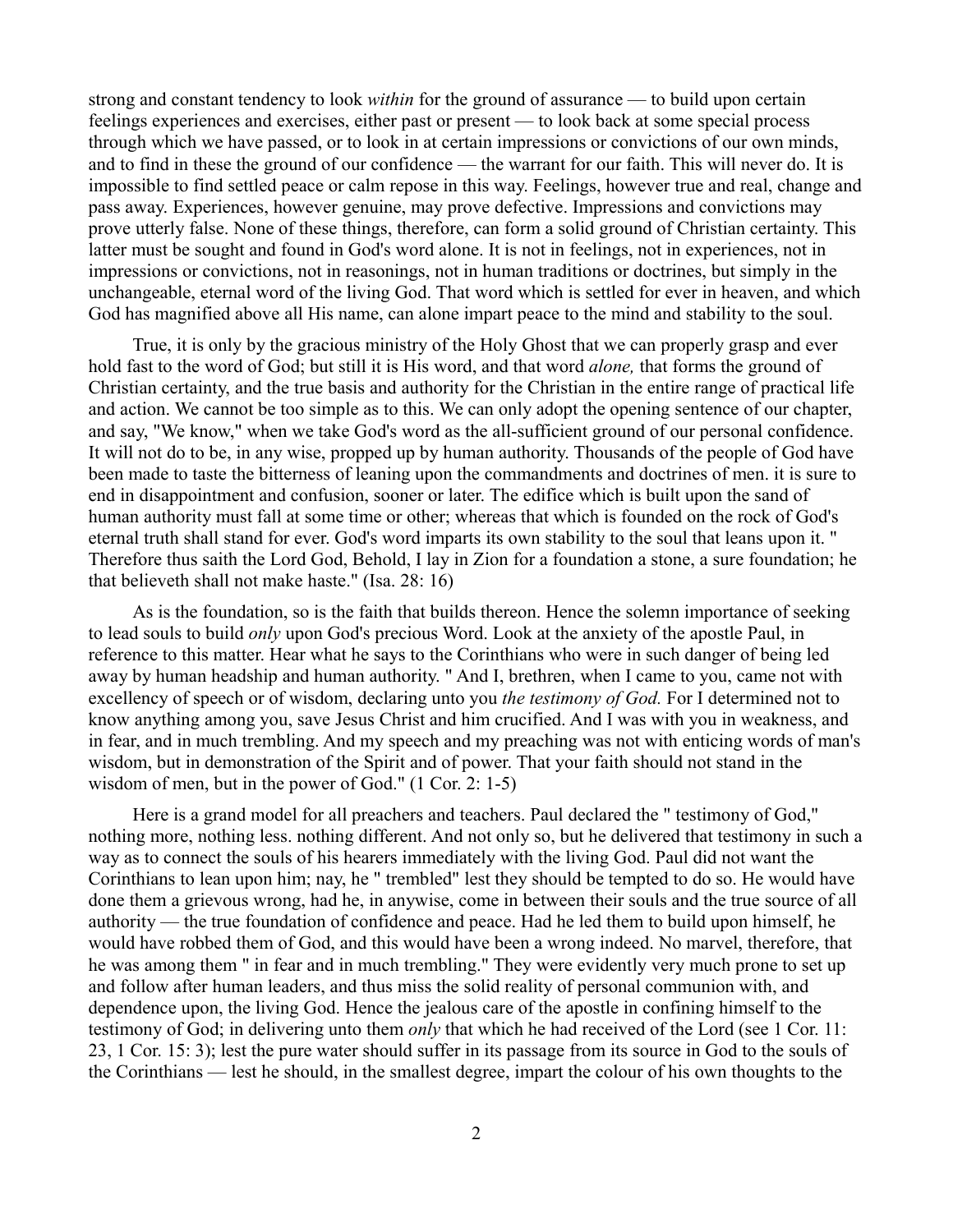precious truth of God.

We see the same thing in the First Epistle to the Thessalonians. " For this cause also," says the faithful servant of Christ, " thank we God without ceasing, because, when ye received the word of God which ye heard of us, ye received it *not as the word of men,* but, its it *is in truth, tile word of God,* which effectually worketh also in you that believe." (1 Thess. 2: 13) Had he been seeking his own things, he would have been glad to obtain influence over the Thessalonians, by linking them on to himself, and leading them to lean upon him. But no; he rejoices in seeing them in living connection in direct and realised association, with God Himself. This is always the effect of true ministry, as it is ever the object of the true minister. Unless the soul be livingly linked with God, there is really nothing done. If it be merely following men — receiving what they say, because they say it — an attachment to certain preachers or teachers because of something in their style and manner, or because they seem to be very holy, very separated, or very devoted — all this will come to nought. Those human links will soon be snapped asunder. The faith that stands, in any measure, in the wisdom of men will prove hollow and worthless. Nothing will prove permanent — nothing will endure, but that faith which rests on the testimony and in the power of the only true God.

Christian reader, we earnestly invite your attention to this point. We do indeed feel its importance at the present moment. The enemy is seeking diligently to lead souls away from God, away from Christ, away from the holy scriptures. He is seeking to get them to build on something short of *the truth.* He does not care what it is, provided it is not Christ. It may be reason, tradition, religiousness, human priesthood, fleshy pietism, holiness in the flesh, sectarianism, morality, good works, service socalled, human influence, patronage, philanthropy; anything short of Christ, short of God's word, short of a lively, personal, direct, faith in the living God Himself.

Now, it is the sense of this pressing home upon the heart that leads us to urge with earnestness upon the reader the necessity of being thoroughly clear as to the ground on which he is, at this moment, standing. We want him to be able to say in the face of all around him, "*I know."* Nothing less than this will stand. It will not do to say, "I *hope."* No; there must be certainty. There must be the ability to say, "We know that if our earthly house of this tabernacle were dissolved, *we have* a building of God, an house not made with hands, eternal in the heavens." This is the language of faith — the language of a Christian. All is calm, clear, and sure, because all is of God. There may be an "if " with regard to "the earthly house." It may be dissolved it may crumble into dust. All that belongs to this scene may bear the stamp of death; it may change and pass away, but the word of the Lord endureth for ever, and the faith that grasps and rests upon that word partakes of its eternal stability. It enables one to *say, "I know* that *I have."* Nought but faith can say this. Reason can only say, "I doubt;" superstition, "I fear;" only faith can say, "I know and am sure."

An infidel teacher once said to a dying woman, whom he had indoctrinated with his infidel notions, "Hold fast, Mary." What was her reply? "I can't hold fast, for you have never given me anything to hold by." Cutting rebuke! He had taught the poor woman to doubt; but he had given her nothing to believe; and then when flesh and heart were failing, when earthly scenes were passing away, and the dread realities of eternity were crowding in upon her soul's vision, infidelity altogether failed her; its wretched cobwebs could afford no refuge, no covering, in view of death and judgment. How different the condition of the believer — of the one who, in all simplicity of heart and humility of mind, takes his stand on the solid rock of Holy Scripture! Such an one can calmly say, "*I am now ready* to be offered, and the time of my departure is at hand. I have fought a good fight, I have finished my course, I have kept the faith; henceforth there is laid up for me a crown of righteousness, which the Lord, the righteous judge, shall give me at that day: and not to me only, but to all them also that love his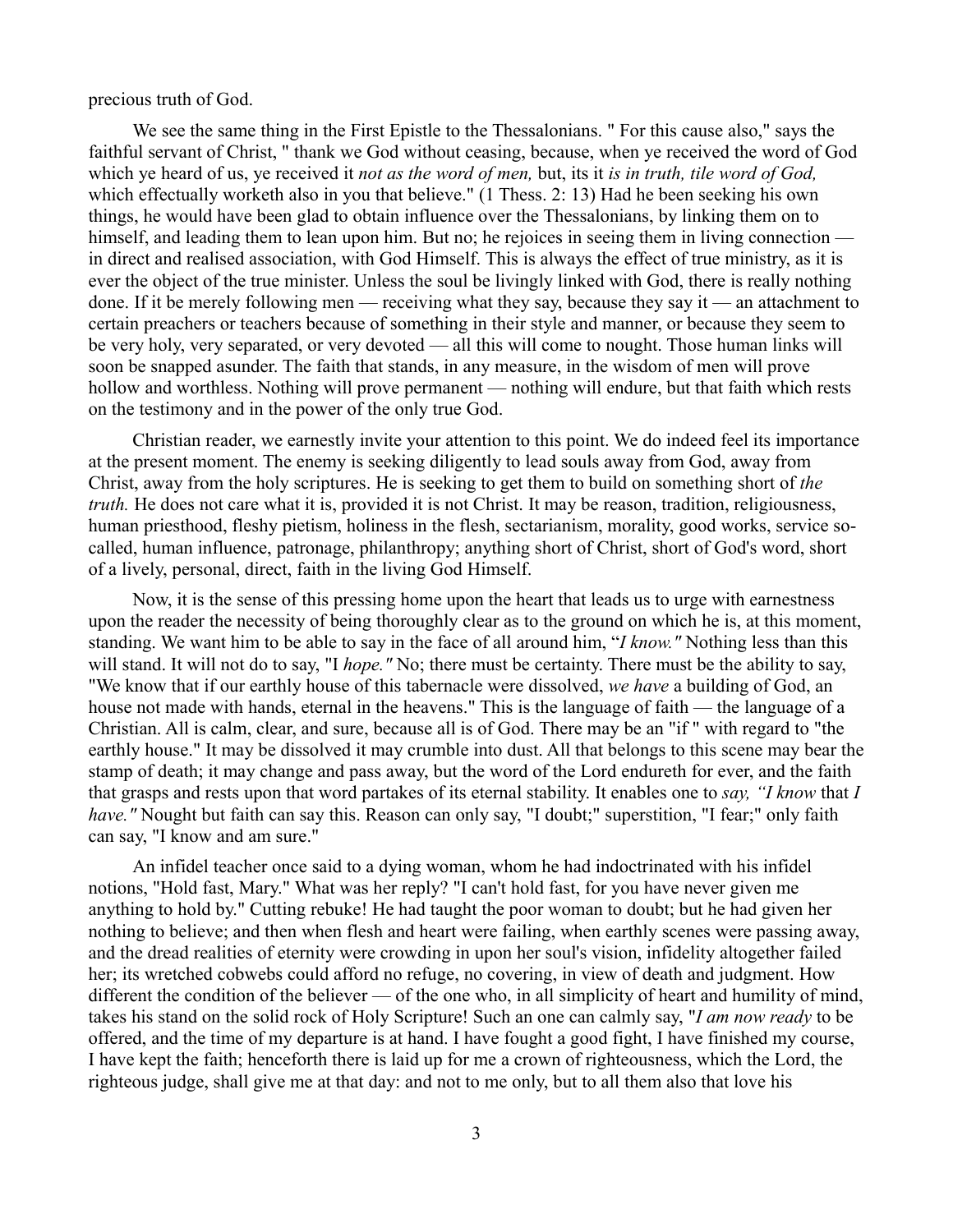## appearing." (2 Tim. 4: 6-8)

It is more than probable that some may find it difficult to reconcile the calm certainty expressed in the first verse of our chapter with the groan of verse 2. But the difficulty will vanish the moment we are enabled to see the true reason of the groan. "For in this we groan, earnestly desiring to be clothed upon with our house which is from heaven, if so be that being clothed we shall not be found naked. For we that are in this tabernacle do groan, being burdened; not for that we would be unclothed, but clothed upon, that mortality might be swallowed up of life."

Here we see that the very certainty of having a building of God, an house not made with hands eternal in the heavens," makes us groan to possess it The apostle did not groan in doubt or uncertainty. He did not groan under the weight of guilt or fear. Still less did he groan because he could not satisfy the desires of the flesh or of the mind, or because he could not surround himself with this world's perishable possessions. No; he longed for the heavenly building — the divine, the real, the eternal. He felt the heavy burden of the poor crumbling, tabernacle; it was a grievous hindrance to him. It was the only link with the scene around, and, as such, it was a heavy clog of which he longed to be rid.

But, most clearly he would not and could not have groaned for the heavenly house if he had a single question on his mind with respect to it. Men are never anxious to get rid of the body unless they are sure of possessing something better; nay, they grasp this present life with intense eagerness, and tremble at the thought of the futures which is all darkness and uncertainty to them. They groan at the thought of quitting the body; the apostle groaned because he was in it.

This makes all the difference. Scripture never contemplates such a thing as a Christian groaning under sin, guilt, doubt, or fear; or sighing after the riches, honours, or pleasures of this vain, sin stricken world. Alas! alas! they do thus groan through ignorance of their true position in a risen Christ, and their proper portion in the heavens,. But such is not the ground or character of the groan in the scripture now before us; Paul saw, with distinctness, his house in the heavens; and, on the other hand, he felt the heavy burden of the tabernacle of clay; and he ardently longed to lay aside the latter and be clothed with the former.

Hence, then, there is the fullest harmony between "*we know"* and "*we groan."* If we did not know for a certainty that we have a building of God, we should like to hold our earthly house as long as possible. We see this constantly. Men cling to life. They leave nothing untried to keep body and soul together. They have no certainty as to heaven. They cannot say, "we *know"* that "we *have"* anything there. On the other hand, they have a terrible dread of the future, which to their vision is wrapped up in clouds and thick darkness. They have never committed themselves in calm confidence to God and His word; they have never felt the tranquillising power of His love. They have viewed Him as an angry Judge instead of seeing Him as the sinner's Friend — a just God and a Saviour — the righteous Justifier. No marvel, therefore, if they shrink with terror from the thought of meeting Him.

But it is a totally different thing with a man who knows God as his Father — his Saviour — his best Friend; who knows that Jesus died to save him from his sins, and from all the consequences thereof. Such an one can say, —

I have a home above

From sin and sorrow free;

A mansion which eternal Love

Designed and formed for me.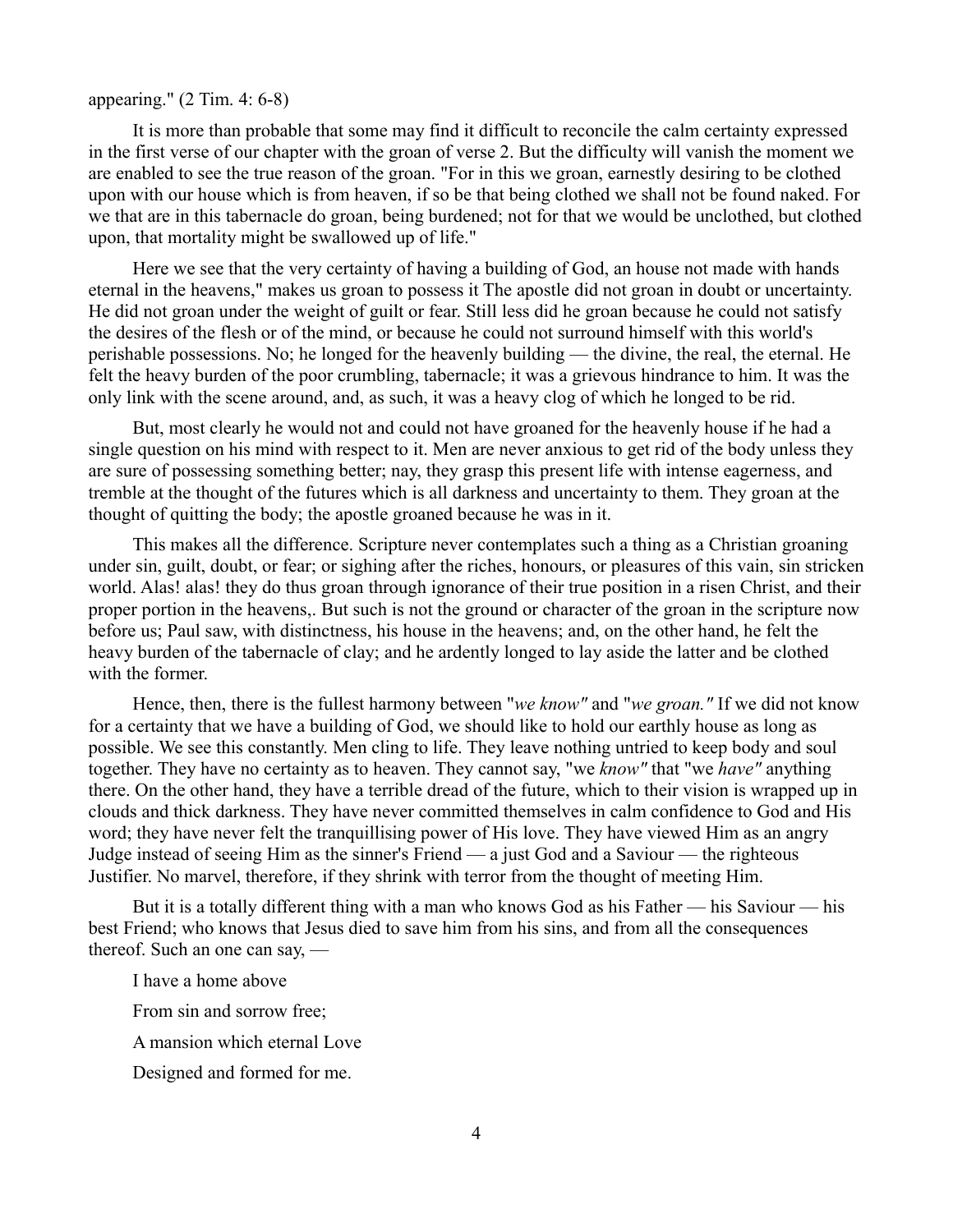The Father's gracious hand Has built this blest abode; From everlasting it was planned The dwelling-place of God. The Saviour's precious blood Has made my title sure; He passed through death's dark raging flood,

To make my rest secure."

These are the breathings of simple faith, and they perfectly harmonise with the groans of a spirit " that looks beyond its cage and longs to flee away." The believer finds his body of sin and death a heavy burden, and longs to be free from the encumbrance, and to be clothed upon with a body suited to his new and eternal state — a new creation body — a body perfectly free from every trace of mortality. This cannot be until the morning of resurrection, that glorious moment, long looked for, when the dead in Christ shall rise and the living saints be changed, in a moment; when death shall be swallowed up in victory, and mortality shall be swallowed up of life.

It is for this we groan, not that we would be unclothed, but clothed upon. The unclothed state is not the object, though we know that to be absent from the body is to be present with the Lord; and to depart and be with Christ is far better. The Lord Jesus is waiting that glorious consummation, and we wait in sympathy with Him. Meanwhile, " the whole creation groaneth and travaileth in pain together until now. And not only so, but ourselves also, which have the first fruits of the Spirit, even we ourselves groan within ourselves, waiting for the adoption, to wit, the redemption of our body. For we are saved by hope: but hope that is seen is not hope: for what a man seeth, why doth he yet hope for? But if we hope for that we see not, then do we with patience wait for it." (Rom. 8: 22-25)

Thus, then, beloved reader, we have before us a very distinct answer to the question, "Why does the believer groan?" He groans, being burdened. He groans in sympathy with a groaning creation, with which he is linked by means of a body of sin and death — a body of humiliation. He sees around him, day by day, the sad fruits of sin. He cannot pass along the streets of our cities and towns without having before his eyes a thousand proofs of man's sad state. He hears on one side the wail of sorrow; on another, the cry of distress. He sees oppression, violence, corruption, strife, heartless villainy and its victims. He sees the thorn, and the briar. He notes the various disturbing forces which are abroad in the physical, the moral, and the political world. He marks the varied forms of disease and misery around him. The cry of the poor and the needy, the widow and the orphan, falls sadly upon his ear and upon his heart; and what can he do but send up from the deepest depths of his spiritual nature a sympathetic groan, and long for the blissful moment when " the creation itself shall be delivered from the bondage of corruption into the liberty of the glory of the sons of God"? It is impossible for a true Christian to pass through a world like this without groaning. Look at the blessed Master Himself; did not He groan? Yes, verily. Mark Him as He approached the grave of Lazarus, in company with the two weeping sisters. " When Jesus therefore saw her weeping, and the Jews also weeping which came with her, he groaned in the spirit, and was troubled, and said, Where have ye laid him? They said unto him, Lord, come and see. Jesus wept." (John 11: 33-35)

Whence came those tears and groans? Was He not approaching the grave of His friend as the Prince of Life — the Quickener of the dead — the Conqueror of death — the Spoiler of the grave?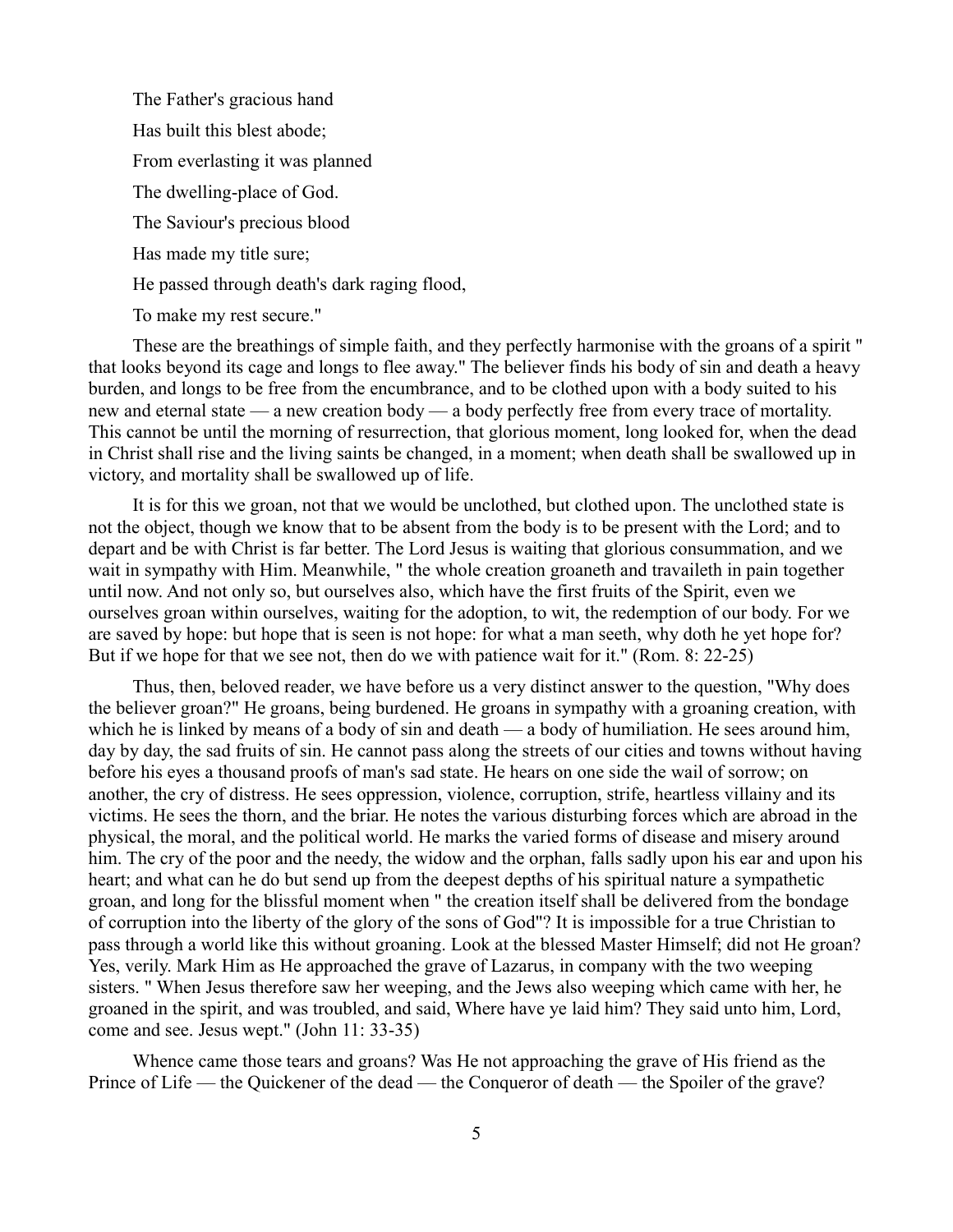Why, then, did He groan? He groaned in sympathy with the objects of His love, and with the whole scene around Him. His tears and groans emanated from the profound depths of a perfect human heart which felt, according to God, the true condition of the human family and of Israel in particular. He beheld around Him the varied fruits of sin. He felt for man, He felt for Israel. "In all their afflictions he was afflicted." He was a Man of sorrows and acquainted saith grief. He never even cured a person without bearing upon His spirit the reality of that with which He was dealing. He did not, He would not, lightly bid away death, disease, and sorrow. No: He entered into it all, as man; and that, too, according to the infinite perfections of His divine nature. He bore it all upon His spirit, in the reality of it, before God. Though perfectly free from it all, and above it all, yet did he in grace voluntarily enter into it most thoroughly, so as to taste, and prove, and know it all, as none else could know it.

All this is fully expressed in Matthew 8 where we read the following words: "When the even was come, they brought unto him many that were possessed with devils; and he cast out the spirits with his word, and healed all that were sick; that it might be fulfilled which was spoken by Esaias the prophet, saying, *Himself took our infirmities, and bare our sicknesses."* (Vers. 16, 17)

We have very little idea of what the heart of Jesus felt as He passed through this sorrowful, because sinful, world; and we are far too apt to miss the reality of His sufferings by confining them merely to what He endured on the cross, and also by supposing that because He was God over all, blessed for ever, He did not feel all that a human heart is capable of feeling. This is a sad loss. Indeed we may say it is an incalculable loss. The Lord Jesus, as the Captain of our salvation, was made perfect through sufferings. See Hebrews 2, where the inspired writer distinguishes carefully between "the suffering of death," and the "sufferings" of the Captain of our salvation. In order to save sinners from *wrath*, " he tasted death for every man," and having done so, we see Him " crowned with glory and honour." But in order to " *bring many sons to glory,"* He had to be "perfected through sufferings." And now all true believers have the unspeakable privilege of knowing that there is One at the right hand of the Majesty in the heavens who, when in this world of sin and woe, tasted every form of suffering and every cup of sorrow which it was possible for any human heart to know. He could say, "Reproach hath broken my heart, and I am full of heaviness: and I looked for some to take pity, but there was none, and for comforters, but I found none." (Ps. 69: 20)

How deeply affecting is all this! But we cannot pursue this subject here. We have merely touched upon it in connection with the question, " Why does the believer groan?" We trust that the reader will see clearly the true answer to this inquiry; and that it will be most evident to his mind that the groans of a Christian proceed from the divine nature which he actually possesses, and cannot therefore, by any possibility, be occasioned by doubts or fears, on the one hand, nor yet by selfish desires or the insatiable cravings of nature, on the other. But that, on the contrary, the very fact of his possessing everlasting life, through faith in Christ, and the blessed assurance of having a house not made with hands, eternal in the heavens, causes him to long for that blessed, indestructible building, and to groan because of his connection with a groaning creation, as well as in sympathy therewith.

If any further proof were needed, on this deeply interesting question, we have it in verses 5 and 6 of our chapter (2 Cor. 5), where the apostle goes on to say, "Now he that hath wrought us for the selfsame thing is God, who also hath given unto us the earnest of the Spirit. Therefore we are *always confident* [not doubting or fearing], knowing that, whilst we are at home in the body, we are absent from the Lord (for we walk by faith, not by sight), we are confident, I say, and willing rather to be absent from the body, and to be present with the Lord." (Vers. 5-8)

Here we have two grand cardinal truths laid down, namely, first, The believer is God's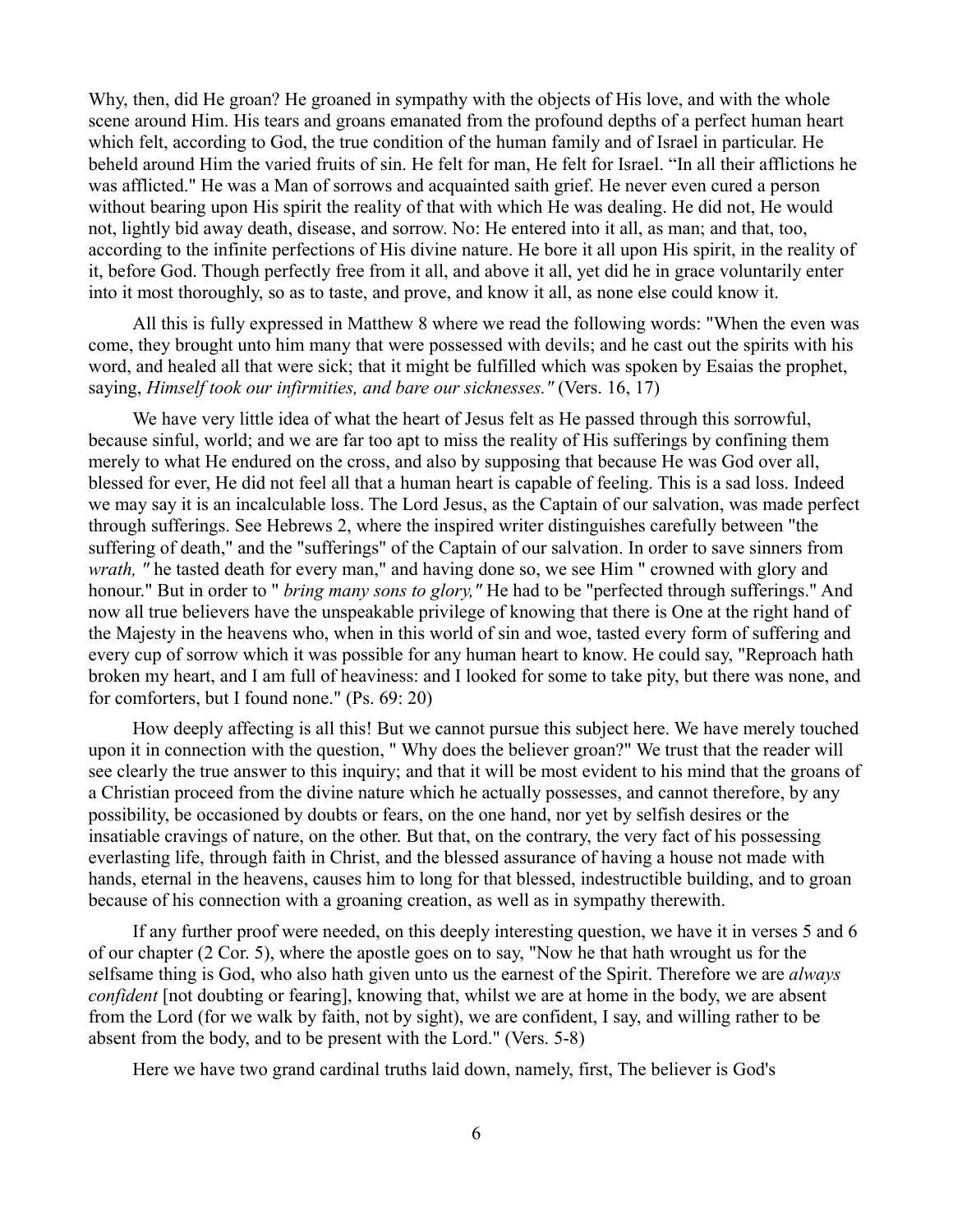workmanship; and secondly, God has given him the earnest of the Spirit. Most marvellous — most glorious facts ! Facts which demand the attention of the reader. Everyone who simply and heartily believes on the Lord Jesus Christ is God's workmanship. God has created him anew in Christ Jesus. Clearly, therefore, there can be no possible ground for questioning his acceptance with God, inasmuch as God can never call in question His own work. He will, assuredly, no more do this in His new creation, than He did in the old. When God looked upon His work, in the opening of the Book of Genesis, it was not to judge it or call it in question, but to announce it very good, and express His complacency in it. So now, when God looks upon the very feeblest believer, He sees in him His own workmanship, and most assuredly, He is not going, either here or hereafter, to call in question His own work. God is a rock, His work is perfect, and the believer is God's work; and because he is His work He has sealed him with the Holy Ghost.

The same truth is stated in Ephesians 2, where we read, "For we are God's workmanship, created in Christ Jesus unto good works, which God hath before ordained that we should walk in them." This, we may truly say, is a point of the weightiest moment. It claims the grave attention of the reader who desires to be thoroughly established in the truth of God as to what a Christian — what Christianity really is. It is not a ruined, lost, guilty sinner seeking to work himself up into something or other fit for God. It is the very reverse. It is God, in the riches of His grace, on the ground of the atoning death of Christ, taking up a poor, dead, worthless, condemned thing — a guilty, hell deserving sinner, and creating him anew in Christ Jesus. It is, as it were, God beginning *de novo —* on the new, as we may say — to form man in Christ, to place him on a new footing altogether, not now as an innocent being on a creation basis, but as a justified one, in a risen Christ. It is not man's old condition improved by human effort of any sort or description; but it is God's new workmanship in a risen, ascended, and glorified Christ.

It is not man's own garment pierced or patched by human device in any shape or form whatever; but it is God's new garment introduced in the person of Christ, who having, in infinite grace, gone down into the dust of death, and endured, on man's behalf, the judgment to sin, the righteous wrath of a sin-hating God, was raised from the dead by the glory of the Father, and is become the Head of the new creation — " The beginning of the creation of God." (Rev. 3: 14)

Now, it must be perfectly clear to the reader, that if our Lord Jesus Christ be, in very deed "the *beginning" of* God's creation, then we must begin at the beginning, else we have done absolutely nothing at all. We may labour and toil — we may do our very utmost, and be perfectly sincere in our doing — we may vow and resolve — we may seek to improve our state, to alter our course, to mend our ways, to live in a different way — but all the while we are in the old creation, which has been completely set aside, and is under the judgment of God; we have not begun at "the beginning" of God's new creation, and, as a necessary consequence, we have gained nothing at all. We have been spending our strength for nought and in vain. We have been putting forth efforts to improve a thing which God has condemned and set aside altogether. We are, to use a very feeble figure indeed, like a man who is spending his time, his pains, and his money in painting and papering a house that has been condemned by the government surveyor, on account of the rottenness of the foundation, and which must be taken down at once.

What should we say to such a man? Should we not deem him very foolish? Doubtless. But if it be folly to paint and paper a condemned house what shall we say to those who are seeking to improve a condemned nature — a condemned world ? We must say this, at least, they are pursuing a course which must, sooner or later, end in disappointment and confusion.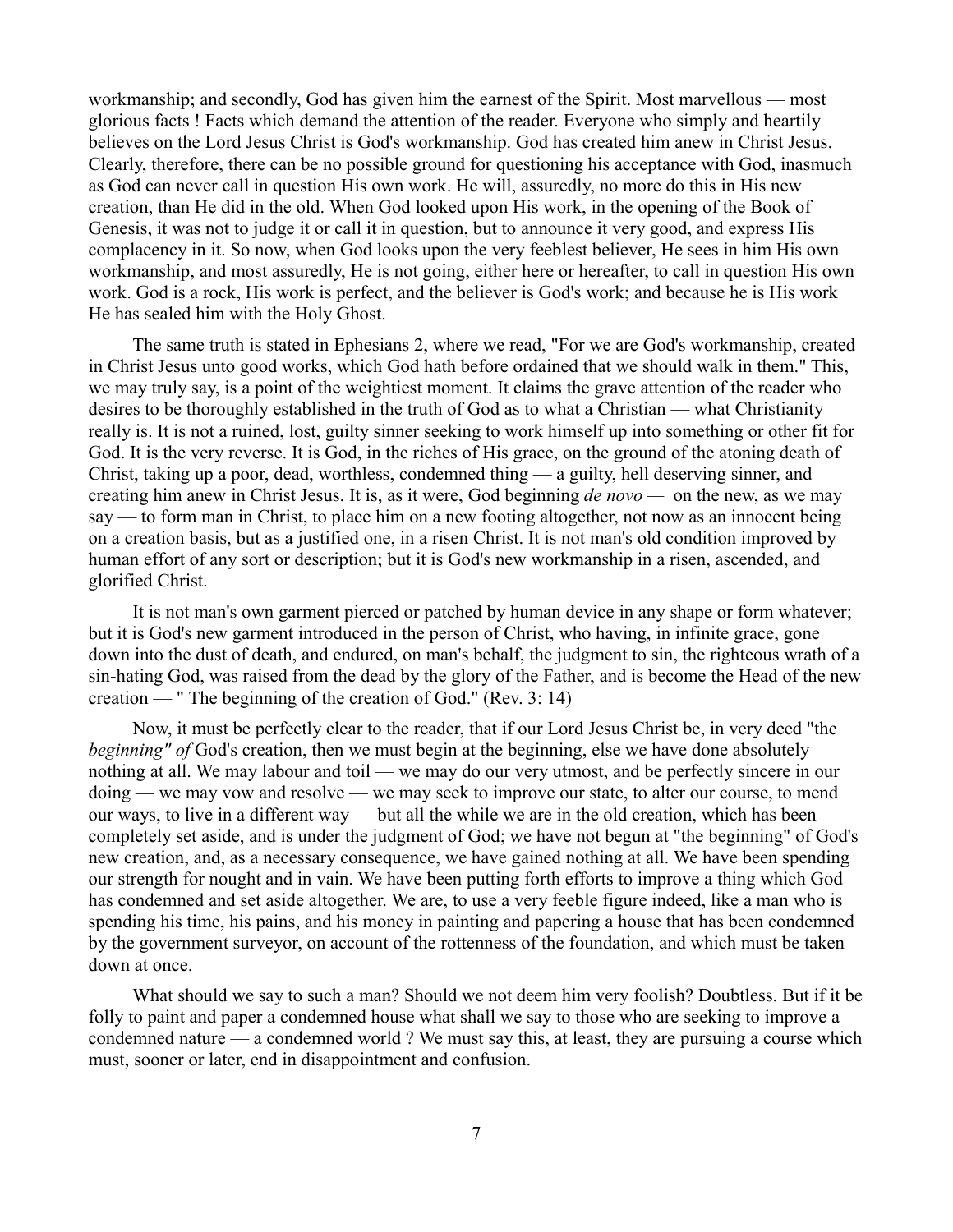Oh that this were understood and entered into! Would to God that Christians more fully entered into it! Would to God that all Christian writers, preachers, and teachers entered into it, and set it forth distinctly with pen and voice! At the least, we earnestly desire that the reader should thoroughly grasp it. We are most fully persuaded that it is pre-eminently " truth for the times." It is truth to meet the need of thousands of souls — to remove their burdens, relieve their hearts and consciences — solve their difficulties — chase away their clouds. There are, at this moment, throughout the length and breadth of Christendom, countless multitudes engaged in the fruitless work of painting and papering a condemned house — a house on which God has pronounced judgment, because of the hopelessly ruined condition of its foundations. They are seeking to do little jobs of repairs here and there throughout the house, forgetting, or perhaps not knowing, that the whole building is very shortly to be demolished by order of the divine government. Some are doing this with the utmost sincerity, amid much sore exercise of soul, and many tears, because they cannot succeed in satisfying their own hearts even, much less the claims of God. For God demands a perfect thing not a patched-up ruin. There is no use in seeking to cover with paper and paint old walls tottering on a rotten foundation. God cannot be deceived by surface work, by shallow outside appearances. The foundations are bad, the whole thing must come down, and we must put our whole trust in Him who is "the beginning of the creation of God."

Reader, pause here for a moment's calm and serious reflection. Ask yourself the question, "Am I seeking to patch up a ruin? Am I seeking to improve the old nature? Or have I really found my place in God's new creation, of which a risen Christ is the Head and Beginning?" Remember, we beseech you, that you cannot possibly engage in more fruitless toil than seeking to make yourself better. Your efforts may be sincere, but they must, in the long run, prove worthless. Your paper and paint may be all good and genuine enough, but you are putting them on a condemned ruin. You cannot say of your unrenewed nature that it is "God's workmanship;" and, most assuredly, *your* doings, your good works, *your* religious exercises, *your* efforts to keep the ten commandments — nothing, in short, that you can do, could possibly be called "God's workmanship." It is yours, and not God's. He cannot acknowledge it. He cannot seal it with His Spirit. It is all false and good for nothing. If you cannot say, "He that hath wrought us for the selfsame thing is God," you have really nothing. You are yet in your sins. You have not begun at God's beginning. You are yet "in the flesh" and the voice of holy scripture declares that "they that are in the flesh *cannot* please God." (Rom. 8)

This is a solemn and sweeping sentence. A man out of Christ is "in the flesh;" and such a man cannot please God. He may be most religious, most moral, most amiable, most benevolent, a most excellent master, a generous friend, a liberal giver, a genial companion, a patron of the poor, upright and honourable in all his dealings, he may be an eloquent preacher and a popular writer, and all the while not be "in *Christ*," but "in the flesh," and therefore he "cannot please God."

Can aught be more solemn than this? Only to think of how far a person may go in all that is deemed excellent among men, and yet not be in Christ, but in his sins — in the flesh — in the old creation — in the condemned house. And be it noted that it is not a question of gross sins, of scandalous living, in all its varied, hideous shapes of immorality, in its deeper and darker shades; no, the declaration of hole scripture is, that "they that are in the flesh cannot please God." This, truly, is most soul-subduing, and calls for deep and solemn reflection on the part of every thoughtful and earnest soul.

But it may be that, to the reader's view, difficulties and stumbling blocks still surround this most weighty subject. He may still be utterly at a loss to know what is meant by the expression, "In the flesh." If so, it will, we fondly hope, help him, not a little, to remember that scripture speaks of two men — "the first man" and "the second man." These two men are presented as the heads of two distinct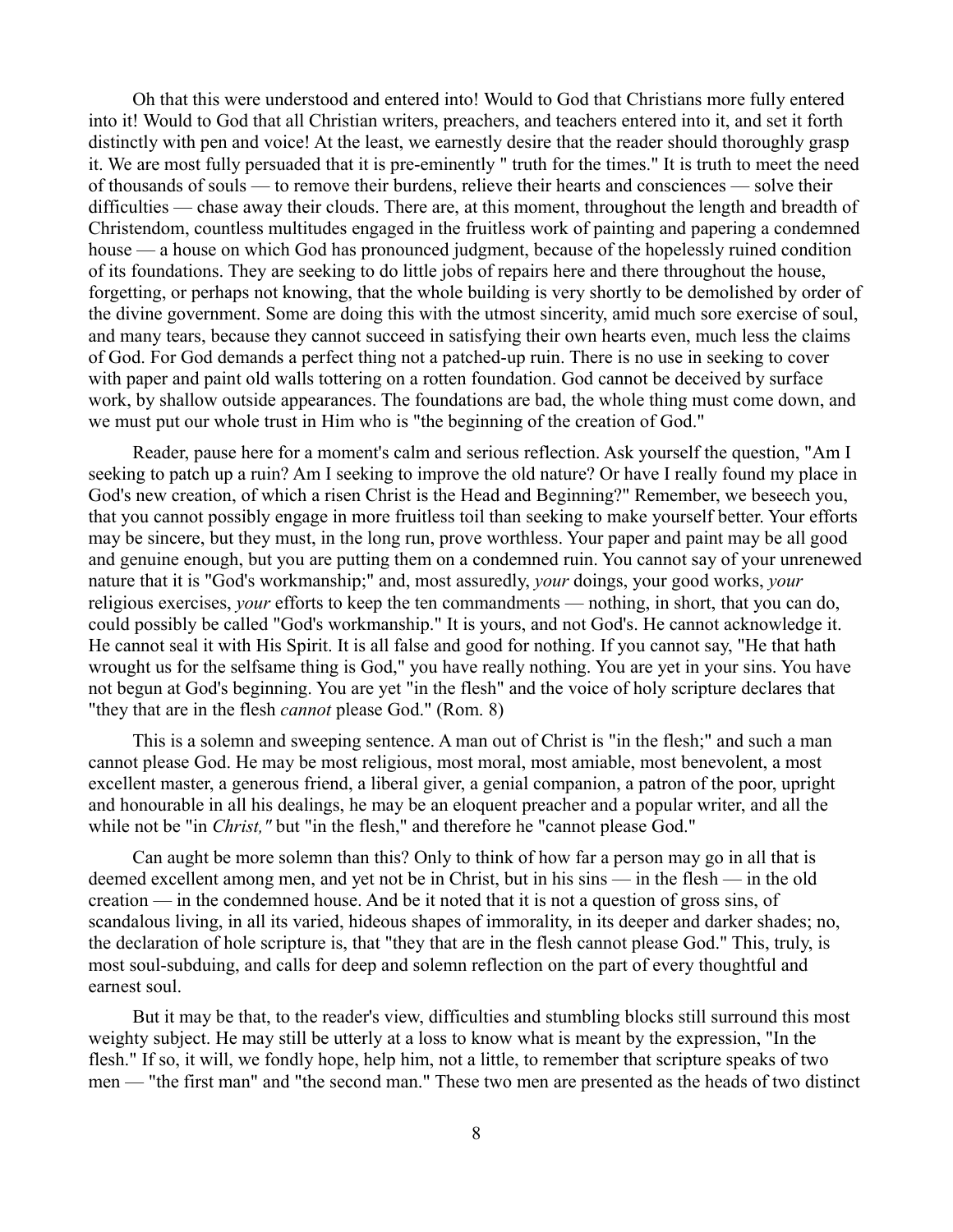races. Adam *fallen is* the head of one race; Christ *risen is* the Head of the other race. Now, the very fact of there being " a second man" proves that the first man had been set aside: for if the first man had proved faultless, then should no place have been sought for the second. This is clear and unquestionable. The first man is a total wreck — an irreparable ruin. The foundations of the old edifice have given way; and albeit, in man's view, the building seems to stand, and to be capable of being repaired, yet, in God's view it is completely set aside, and a second Man — a new edifice set up, on the solid and imperishable ground of redemption.

Hence, we read, in Genesis 3, that God "*drove out the man;* and he placed at the east of the garden of Eden cherubims, and a flaming sword which turned *every way, to* keep the way of the tree of life." In other words, the first man was driven out, and every possible way of return was closed against him, as *such*. He could only get back by "a new and living way," namely, through the rent veil of the Saviour's flesh The flaming sword " turned every way," so that there was positively no way by which the first man could ever get back to his former state. The only hope, now, was through "the seed of the woman" — "the second Man." The flaming sword declared, in symbolic yet impressive language, the truth, which comes out in the New Testament divested of all symbol and shadow, namely, that " they that are in the flesh *cannot* please God" — "Ye must be born again." Every unconverted man, woman, and child is part and parcel of the first man, fallen, ruined, set aside, and driven out. He is a member of the first Adam — the old race — a stone in the old condemned building.

Thus it stands if we are to be guided by scripture. The head and his race go together. As is the one so is the other; what is true of the one is true of the other. They are, in God's view, absolutely identical. Was the first Adam fallen when he became the head of a race? Was he driven out? Was he completely set aside? Yes, verily, if we are to believe scripture; then the unconverted — the unregenerated reader of these lines is fallen, driven out, and set aside. As is the head, so is the member — each member in particular — all the members together. They are inseparable, if we are to be taught by divine revelation.

But, further, was every possible way of return finally closed against the fallen head? yes, scripture declares that the flaming sword turned "*every way,* to keep the way of the tree of life." Then is it utterly impossible that the unconverted — unregenerate reader can improve himself or make himself fit for God. If the fallen head could not get back to the tree of life, neither can the fallen member. "They that are in the flesh cannot please God." That is, they that are on the old footing, in the old creation, members of the first Adam part and parcel of the old edifice, cannot please God. "Ye must be born again." Man must be renewed in the very deepest springs and sources of his being. He must be God's workmanship, created in Christ Jesus unto good works, which God hath "before prepared that we should walk in them." He must be able to say, in the language of our text, "He that has wrought us for the self-same thing is God."

But this leads us to another point. How is anyone to get into this marvellous position? How can any soul take up such language? How can anyone whose eyes have been opened to see his utter and hopeless ruin, as connected with the first man, as standing in the old creation, as a stone in the old edifice — how can such an one ever reach a position in which he can please God? The Lord he praised, scripture gives an answer, full, clear, and distinct, to this serious question. A second Man has appeared upon the scene — the seed of the woman, and, at the same time, God over all, blessed for ever. In Him all begins afresh. He came into this world born of a woman, made under the law, pure and spotless, free from every taint of sin, personally apart from every claim of sin and death, standing in the midst of a ruined world, a guilty race, Himself that pure, untainted grain of wheat. We see Him lying as a babe in the manger. We see Him growing up as a youth beneath the parental roof. We see Him as a man working in a carpenter's shop at Nazareth. We see Him baptised in Jordan, where all the people were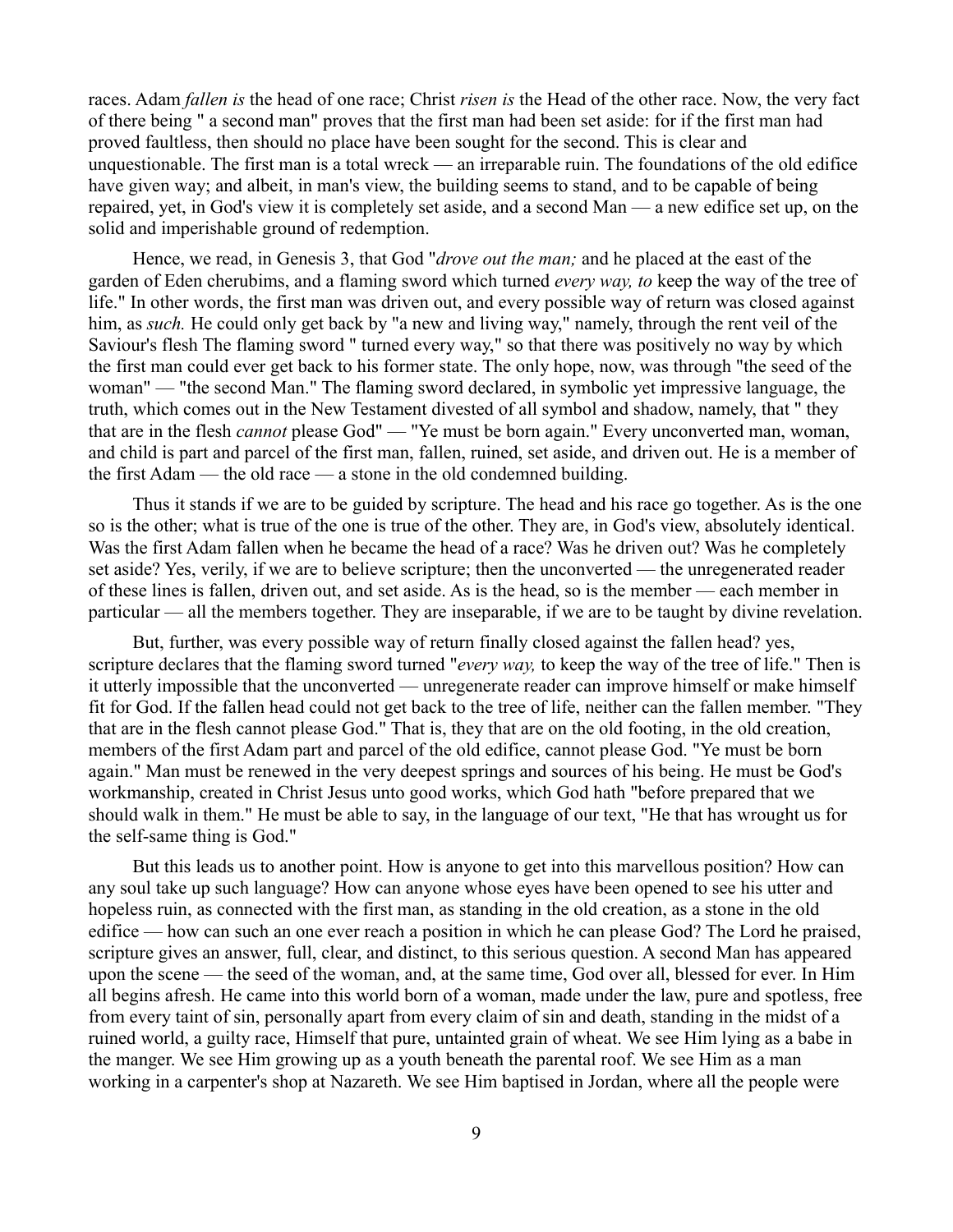baptised confessing their sins — Himself sinless, but fulfilling all righteousness, and, in perfect grace, identifying Himself with the repentant portion of the nation of Israel. We see Him anointed with the Holy Ghost for the work that lay before Him. We see Him in the wilderness faint and hungry, unlike the first man who was placed in the midst of a paradise of creature delights. We see Him tempted of Satan and coming off victorious. We trace Him along the pathway of public ministry — and such a ministry! What incessant toil! What weariness and watching! What hunger and thirst! What sorrow and travail! Worse off than the fowls and the foxes, the Son of man had not where to lay His head. The contradiction of sinners by day, the mountain-top by night.

Such was the marvellous life of this blessed One. But this was not all. He died! Yes, He died under the weight of the first man's guilt, He died to take away the sin of the world, and alter completely the ground of God's relationship with the world, so that God might deal with man and with the world on the new ground of redemption, instead of the old ground of sin. He died for the nation of Israel. He tasted death for every man. He died the just for the unjust. He suffered for sins. He died and was buried, according to the Scriptures. He went through all — met all — paid all — finished all. He went down into the dust of death, and lay in the dark and silent tomb. He descended into the lower parts of the earth. He went down to the very bottom of everything. He endured the sentence passed on man. He paid the penalty, bore the judgment, drained the cup of wrath, went through every form of human suffering and trial, was tempted in all points, sin excepted. He made an end of everything that stood in the way, and, *having finished all.* He gave up His spirit into the hand of His Father, and His precious body was laid in a tomb on which the smell of death had never passed.

Nor was this all. He rose! Yes, He rose triumphant over all. He rose as the Head of the new creation — "The beginning of the creation of God" — "The first-begotten from among the dead" — "The first-born among many brethren." And now the Second Man is before God, crowned with glory and honour, not in an earthly paradise, but at the right hand of the Majesty in the heavens. This Second Man is the last Adam, because there is none to come after Him, we cannot get beyond the last. There is only one Man before God now. The first is set aside. The last is set up. And as the first was the fallen head of a fallen race, so the last is the risen Head of a saved, justified, and accepted race. The Head and His members are inseparably identified — all the members together, and each member in particular. We are accepted in Him. "As He is, so are we in this world" (1 John 4: 17). There is nothing before God but Christ. The Head and the body, the Head and each individual member are indissolubly joined together — inseparably and eternally one. God thinks of the members as He thinks of the Head — loves them as He loves Him. Those members are God's workmanship, incorporated by His Spirit into the body of Christ, and in God's presence, having no other footing, no other rank, position, or station whatsoever but "in Christ." They are no longer "in the flesh, but in the Spirit." They can please God, because they possess His nature, and are sealed by His Spirit, and guided by His Word. *"He that hath wrought them is God,"* and God must ever delight in His own workmanship. He will never find fault with or condemn the work of His own hand. "God is a rock, His work is perfect," and hence the believer, as God's workmanship, must be perfect. He is *"in Christ"* and that is enough — enough for God — enough for faith — enough for ever.

And, now, if it be asked, "How is all this to be attained?" Scripture replies, "by *faith."* "Verily, verily, I say unto you, He that heareth My word, and believeth on Him that sent Me, *hath* everlasting life, and shall not come into judgment; but is passed from death unto life" (John 5: 24).

The reader who has travelled intelligently with us through the opening lines of our chapter will be in a position to understand something of the solemn and momentous subject to which we now approach, namely, the judgment-seat of Christ. If indeed it be true that the believer is God's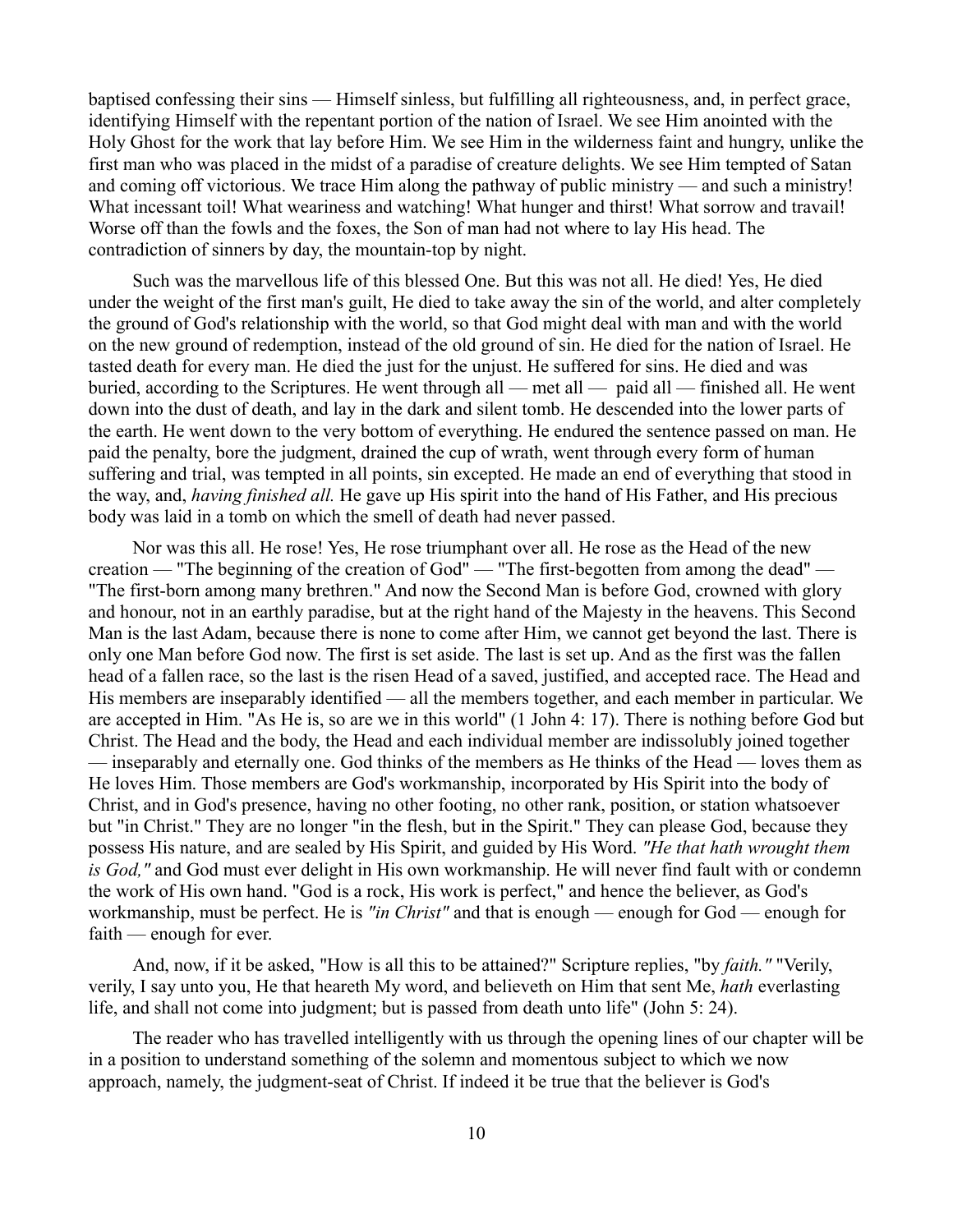workmanship — if he is actually a member of Christ — associated with the second Adam — bound up in the bundle of life with the risen and glorified Lord, if all this be true — and God's Word declares it is — then it must be perfectly evident that the judgment-seat of Christ cannot, by any possibility, touch the Christian's position, or prove, in any wise, unfriendly to him. No doubt it is a most solemn and serious matter, involving the most weighty consequences to every servant of Christ, and designed to exert a most salutary influence upon the heart and conscience of every man. But it will do all this just in proportion as it is viewed from the true standpoint, and no further. It is not to be supposed that anyone can reap the divinely appointed blessing from meditating on the judgment-seat, if he is looking forward to it as the place where the grand question of his eternal salvation is to be settled. And yet how many are thus regarding it! How many of God's true people are there, who, from not seeing the simple truth involved in these words, "He that hath wrought us for the selfsame thing is God," are anticipating the judgment-seat of Christ as something that may, after all, condemn them.

This is greatly to be deplored, both because it dishonours the Lord, and completely destroys the soul's peace and liberty. For how, let us ask, is it possible for anyone to enjoy peace so long as there is a single question about salvation to be settled? We conceive it is wholly impossible. The peace of the true believer rests on the fact that every possible question has been divinely and eternally settled; and as a consequence, no question can ever arise, either before the judgment-seat of Christ, or at any other time. Hear what our Lord Jesus Christ saith in reference to this great question: "Verily, verily, I say unto you, He that heareth My word, and believeth on Him that sent Me, *hath* everlasting life, and shall not come into condemnation [or judgment]; but is passed from death unto life" (John 5: 24).

It is important to understand that the word used by our Lord in the above passage is not "condemnation" but "judgment." He assures the believer that he shall never come into judgment; and this, too, be it observed, in immediate connection with the statement that "the Father judgeth no man, but hath committed all judgment unto the Son" (ver. 22). And, again, "For as the Father hath life in Himself, so hath He given to the Son to have life in Himself; and hath given Him authority to execute judgment also, because He is the Son of man" (ver. 26-27).

Thus, then, the One to whom all judgment is committed — who alone has authority to execute judgment, by the Father's just decree — this blessed One assures us that if we harken to His Word, and believe on Him that sent Him, we shall never come into judgment at all.

This is clear and conclusive. It must tranquillise the heart completely. It must roll away every cloud and mist, and conduct the soul into a region where no question can ever arise to disturb its deep and eternal repose. If the One who has all judgment in His hand, and all authority to execute it — if *He* assures me that I shall never come into judgment, I am perfectly satisfied. I believe His Word, and rest in the happy assurance that whatever the judgment-seat of Christ may prove to others, it cannot prove unfriendly to me. I know that the Word of the Lord endureth for ever, and that the Word tells me I shall never come into judgment.

But it may be that the reader finds it difficult, if not impossible, to reconcile this entire exemption from judgment with the solemn fact stated by our Lord, that "for every idle word that men shall speak, they shall give account thereof in the day of judgment." But there is really no difficulty in the matter. If a man has to meet judgment at all, he must give account for every idle word. How awfully solemn the thought! There is no escaping it. Were it possible for a single idle word to be let pass, it would be a dishonour to the judgment-seat. It would be a sign of weakness and incompetency which is utterly impossible. It were blasphemy against the Son of God to suppose that a single stain could escape His scrutinising gaze. If the reader comes into judgment, that judgment must be perfect, and, hence, his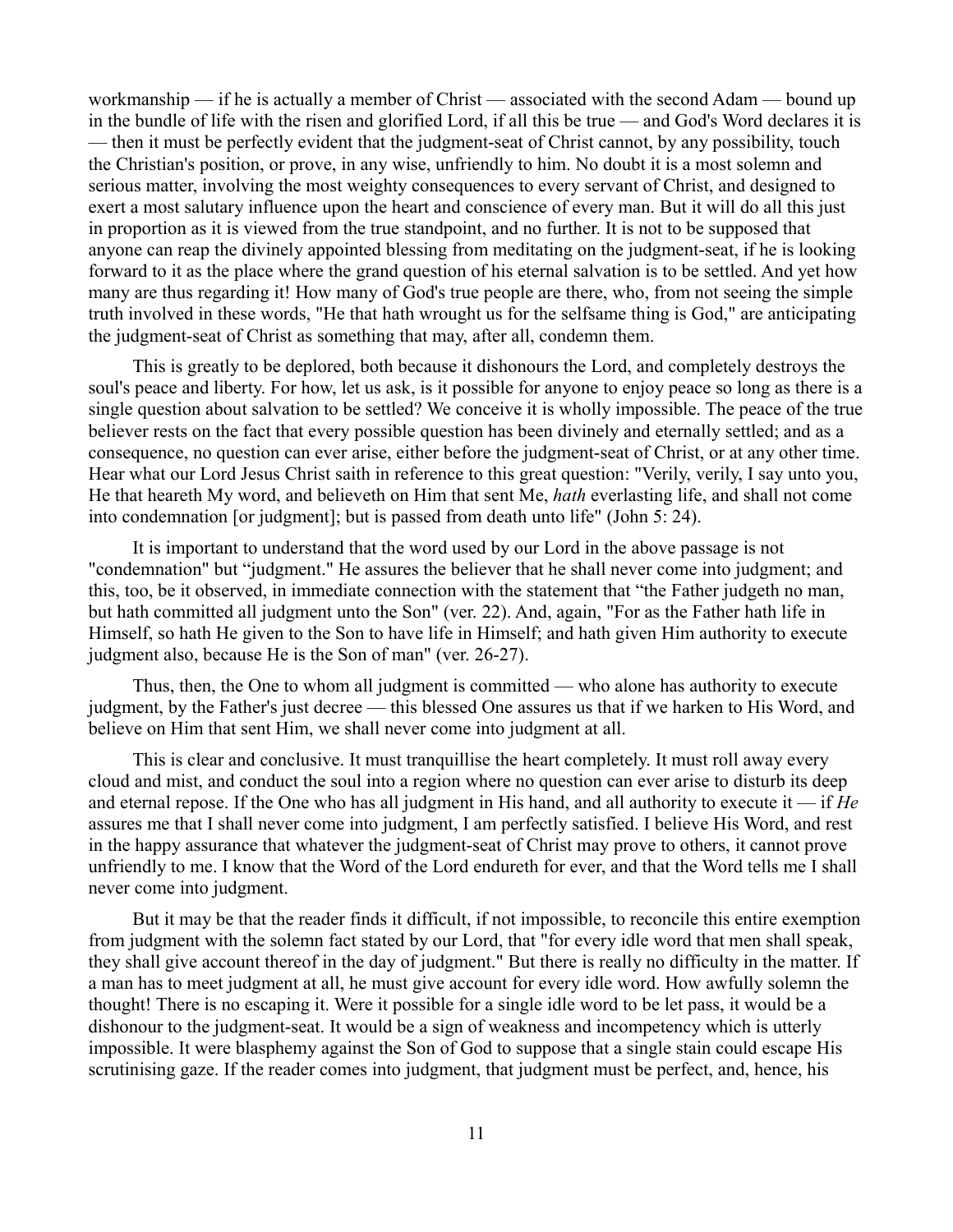condemnation must be inevitable.

We would press this serious matter upon the attention of the unconverted reader. It imperatively demands his immediate and earnest consideration. There is a day rapidly approaching when every idle word, and every foolish thought, and every sinful act, will be brought to light, and he will have to answer for it. Christ, as a Judge, has eyes like unto a flame of fire, and feet like unto fine brass — eyes to detect, and feet to crush the evil. There will be no escape. There will be no mercy then: all will be stern and unmitigated judgment. "I saw a great white throne, and Him that sat on it, from whose face the earth and the heaven fled away; and there was found no place for them. And I saw the dead, small and great, stand before God: and the *books* were opened; and another *book* was opened, which is the book of life; and the dead were judged out of those things which were written in the *books,* according to their *works.* And the sea gave up the dead which were in it, and death and the grave gave up the dead which were in them; and they were judged *every man according to their works.* And death and the grave were cast into the lake of fire. This is the second death. And whosoever was not found written in the book of life was cast into the lake of fire" (Rev. 20: 11-15).

Mark here the difference between "the books" and "the book of life." The entire scene sets forth the judgment of the wicked dead — of those who have died in their sins, from first to last. "The book of life" is opened; but there is no judgment for those whose names are written therein by the hand of electing and redeeming love. "The books" are opened — those awful records written in characters deep, broad, and black — those terrible catalogues of the sins of every man, woman, and child, from the beginning to the end of time. There will be no escaping in the crowd. Each one will stand in his own most intense individuality in that appalling moment. The eye of each will be turned in upon himself, and back upon his past history. All will be seen in the light of the great white throne, from which there is no escape.

The sceptic may reason against all this. He may say, *"How* can these things be? *How* could all the dead stand before God? *How* could the countless millions, who have passed away since the foundation of the world find sufficient space before the judgment-seat?" The answer is very simple to the true believer, whatever it may be to the sceptic; God who made them, will make a place for them to stand for judgment, and a place to lie in everlasting torment. Tremendous thought? "God hath appointed a day in the which He will judge the world in righteousness, by that Man whom He hath ordained; whereof He hath given assurance unto all men, in that He hath raised Him from the dead" (Acts. 17: 31).

And be it remembered that *"every man* will be judged according to *his* works." The solemn session of the judgment referred to in Revelation 20 will not be an indiscriminate act. Let none suppose this. There are *"books" —* rolls — records. *"Every man"* will be judged. How? "According to *his* works. Nothing can be more precise and specific. Each one has committed his own sins, and for them he will be judged and punished everlastingly. We are aware that many cherish the notion that people will only be judged for rejecting the gospel. It is a fatal mistake. Scripture teaches the direct contrary. It declares that people will be judged according to their works. What are we to learn from the "many stripes" and the "few stripes" of Luke 12? What is the force of the words "more tolerable" in Matthew 11? Are we not plainly taught by these words that there will be a difference in the degrees of judgment and punishment? And does not the apostle most distinctly teach us in Ephesians 4 and Colossians 3 that the wrath of God cometh upon the children of disobedience (or unbelief) "because of" certain sins against which he solemnly warns the saints?

No doubt the rejection of the gospel leaves people on the ground of judgment, just as the true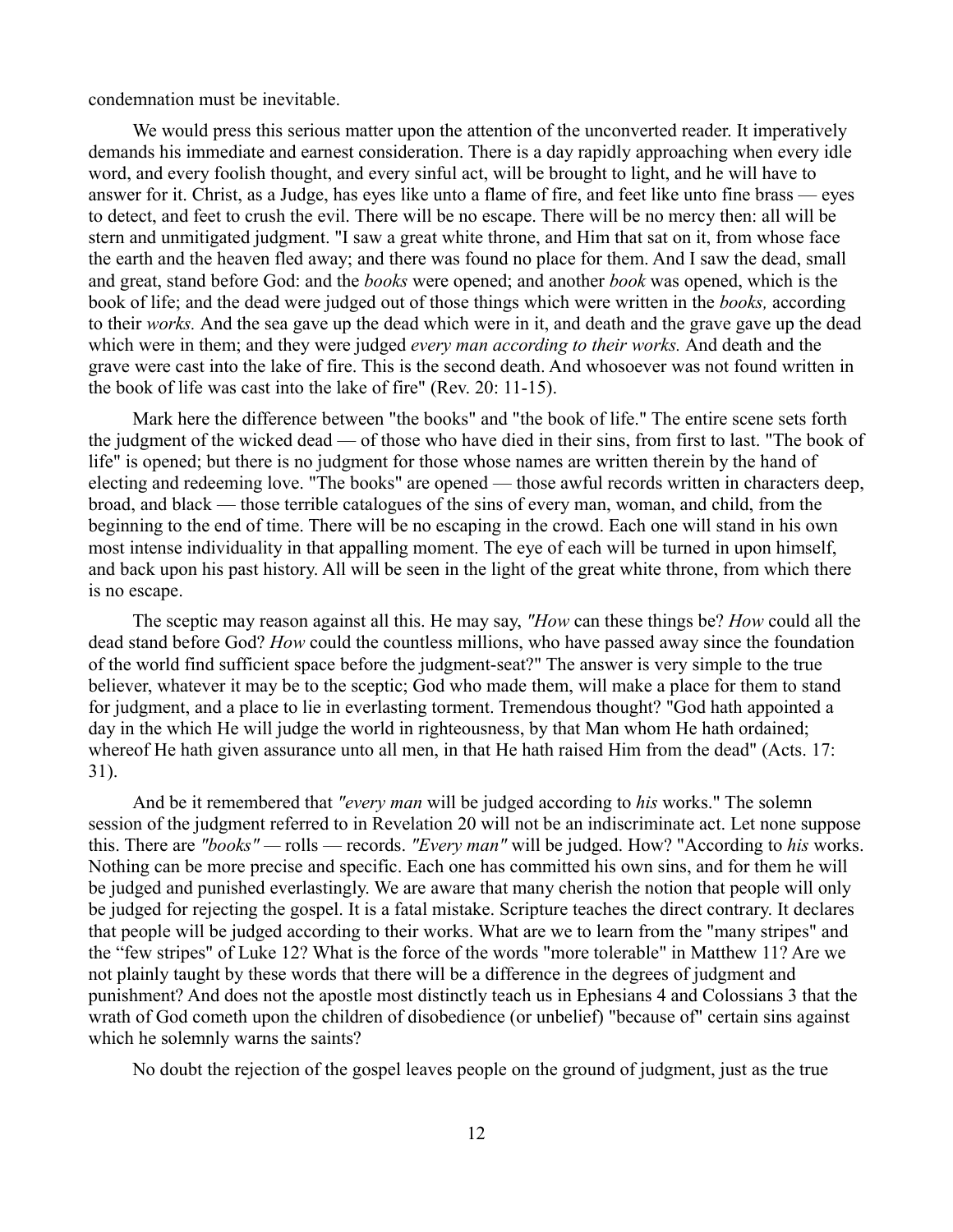belief of the gospel takes people off that ground. But the judgment will be, in every case, according to a man's works. Are we to suppose that the poor ignorant savage, who has lived and died amid the gloomy shades of heathen darkness, will be found in the same "book," or punished with the same severity as a man who has lived and died in the total rejection of the full blaze of gospel light and privilege? Not for a moment, so long as the words "more tolerable" stand on the page of inspiration. The savage will be judged according to his works, and the baptised sinner will be judged according to his works, but assuredly it will be more tolerable for the former than the latter. God knows how to deal with people. He can discriminate, and He declares that He will give to each according to his works.

Think of this, we beseech you. Think deeply, think seriously. If thou art unconverted, think of it for thyself, for, assuredly, it concerns thee. And if thou art converted, think of it for others, as the apostle says, "Knowing the terror of the Lord, we persuade men." It is impossible for anyone to reflect upon the great and awful fact of judgment to come, and not be stirred up to warn his fellows. We believe it is of the very last possible importance that the consciences of men should be acted upon by the solemn truth of the judgment-seat of Christ — that they should be made to feel the seriousness of having to do with God as a Judge.

Should the reader, whoever he be, have been led to feel this — if he has been roused by this weighty matter — if he is, even now, asking the question, "What must I do?" the answer is blessedly simple. The gospel declares that the One who will, ere long, act as a Judge, is now revealed as a Justifier — even a Justifier of the ungodly sinner that believeth in Jesus. This changes the aspect of things entirely. It is not that the thought of the judgment-seat loses a single jot or tittle of its gravity and solemnity. Quite the contrary. It stands in all its weight and magnitude. But the believer looks at it from a totally different point of view. In place of looking at the judgment-seat of Christ as a guilty member of the first Adam, he looks at it as a justified and accepted member of the Second. In place of looking forward to it as the place where the question of his eternal salvation or perdition is to be decided, he looks to it as one who knows that he is God's workmanship, and that he can never come into judgment, inasmuch as he has been taken clean off the ground of guilt, death, and judgment, and placed, through the death and resurrection of Christ, on a new ground altogether, even the ground of life, righteousness, and cloudless favour.

It is most needful to be clear as to this grand fundamental truth. Very many even of the people of God are clouded in reference to it, and hence it is that they are afraid when they think of the judgmentseat. They do not know God as a Justifier. Their faith has not grasped Him as the One who raised up Jesus our Lord from the dead. They are looking to Christ to keep God out as a Judge, very much in the same way as the Israelites looked to the blood to keep out the destroyer. See Ex. 12. It is true and real enough, so far as it goes; but it falls very far short of the truth revealed in the New Testament. There is a vast difference between keeping God out as a Destroyer and a Judge, and bringing Him in as a Saviour and a Justifier. An Israelite would have dreaded, above all things, God's coming in to him. Why? Because God was passing through the land as a Destroyer. The Christian, on the contrary, delights to be in the presence of God. Why? Because He has revealed Himself as a Justifer. How? By raising up Jesus our Lord from the dead.

There are three forms of expression used by the inspired apostle in Rom. 3 and 4 which should be carefully pondered. In Rom. 3: 26, he speaks of "believing in Jesus." In Rom. 4: 5, he speaks of "believing in Him that justifieth the ungodly." And, ver. 24, he speaks of "believing in Him that raised up Jesus our Lord from the dead."

Now, there is no distinction in Scripture without a difference; and when we see a distinction it is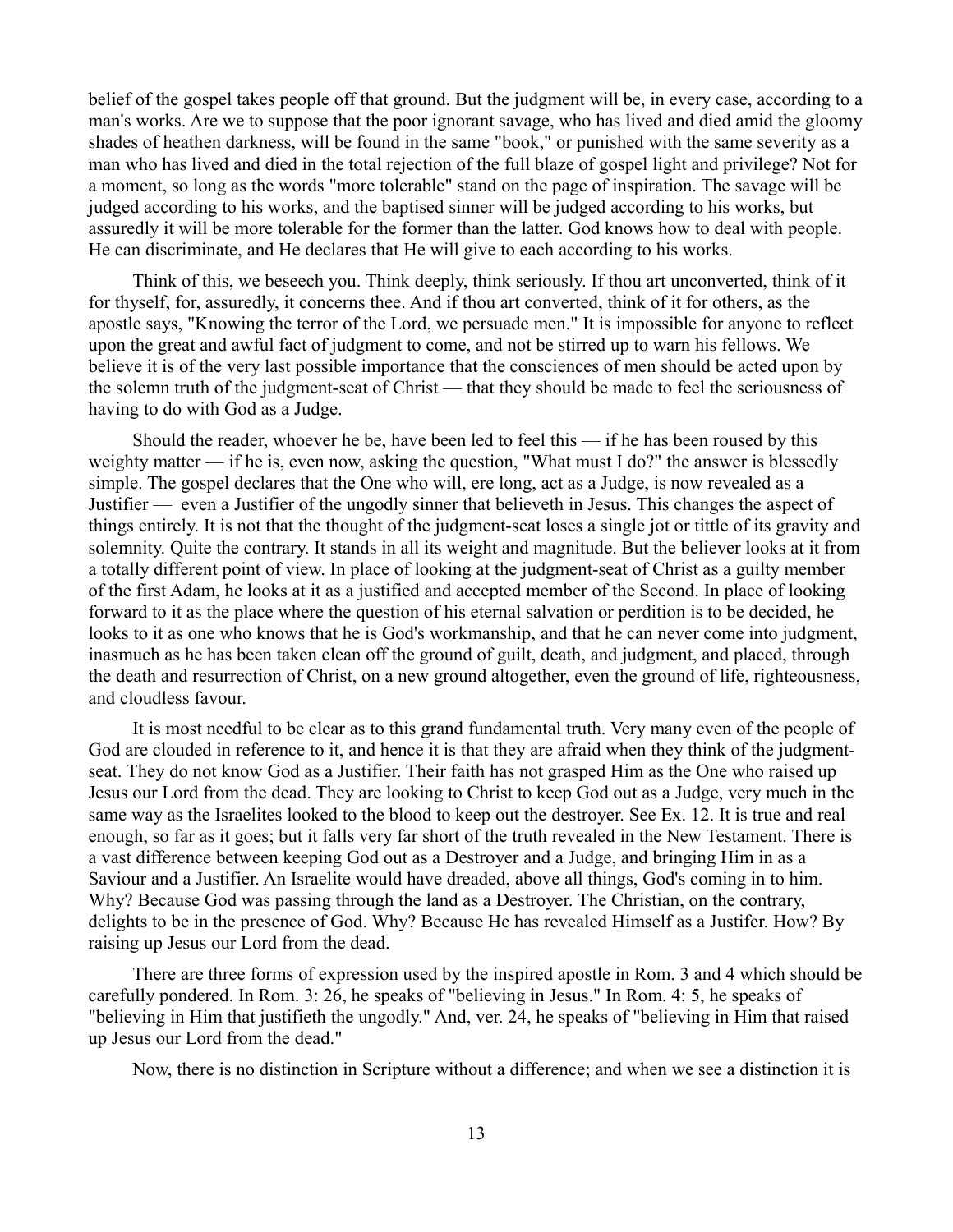our business to inquire as to the difference. What then, is the difference between believing in Jesus, and believing in Him that raised up Jesus? We believe it to be this. We may often find souls who are really looking to Jesus and believing in Him, and yet they have, deep down in their hearts a sort of dread of meeting God. It is not that they doubt their salvation, or that they are not really saved. By no means. They are saved, inasmuch as they are looking to Christ, by faith, and all who so look are saved in Him with an everlasting salvation. All this is most blessedly true: but still there is this latent fear or dread of God, and shrinking from death. They know that Jesus is friendly to them, inasmuch as He died for them; but they do not see so clearly the friendship of God as expressed in the act of His raising up Jesus our Lord from the dead.

Hence it is that we find so many of God's people in uncertainty and spiritual distress. Their faith has not yet laid hold of God as the One who raised up Jesus our Lord from the dead. They are not quite sure of how it may go with them. At times they are happy, because by virtue of the new nature, of which they are assuredly the partakers, they get occupied with Christ: but at times they are miserable, because they begin to look at themselves, and they do not see God as their Justifier, and as the One who has condemned sin in the flesh. They are thinking of God as a Judge with whom some question still remains to be settled. They feel as if God's eye were resting on their indwelling sin, and as if they had, in some way or other, to dispose of that question with God.

Thus it is, we feel persuaded, with hundreds of the true saints of God. They do not see God as the Condemner of sin in Christ on the cross, and the Justifier of the believing sinner in Christ rising from the dead. They are looking to Christ on the cross to screen them from God as a Judge, instead of looking to God as a Justifier, in raising up Christ from the dead. Jesus was delivered for our offences, and raised again for our justification. Our sins are forgiven; our indwelling sin, or evil nature, is condemned and set aside. It has no existence *before God.* It is in us, but He sees us only in a risen Christ; and we are called to *reckon* ourselves dead, and by the power of God's Spirit, to mortify our members, to deny and subdue the evil nature which still dwells in us, and will dwell until we are passed out of our present condition and find our place forever with the Lord.

This makes all so blessedly clear. We have already dwelt upon the fact, that "they that are in the flesh cannot please God;" but the believer is not in the flesh, though the flesh be in him. He is in the *body,* and on the *earth,* as to the fact of his existence; but he is neither in *the flesh* nor of the *world,* as to the ground or principle of his standing. "Ye," says the Holy Ghost, "are not in the flesh, but in the Spirit" (Rom. 8). "They," says our blessed Lord, "are not of the world, even as I am not of the world" (John 17).

What a sweet relief to a heart bowed down under a sense of indwelling sin, and not knowing what to do with it! What solid peace and comfort flow into the soul when I see God condemning my sin in the cross, and justifying me in a risen Christ! Where are my *sins?* Blotted out. Where is my *sin?* Condemned and set aside. Where am I? Justified and accepted in a risen Christ. I am brought to God without a single cloud or misgiving. I am not afraid of my Justifier. I confide in Him, love Him, and adore Him. I joy in God, and rejoice in hope of His glory.

Thus, then, we have, in some measure, cleared the way for the believer to approach the subject of the judgment-seat of Christ, as set forth in ver. 10 of our chapter, which we shall here quote at length, in order that the reader may have the subject fully before him in the veritable language of inspiration. "For we must all appear [or rather, be manifested] before the judgment-seat of Christ; that every one may receive the things done in his body, according to that he hath done whether it be good or bad."

Now there is, in reality, no difficulty or ground of perplexity here. All we need is to look at the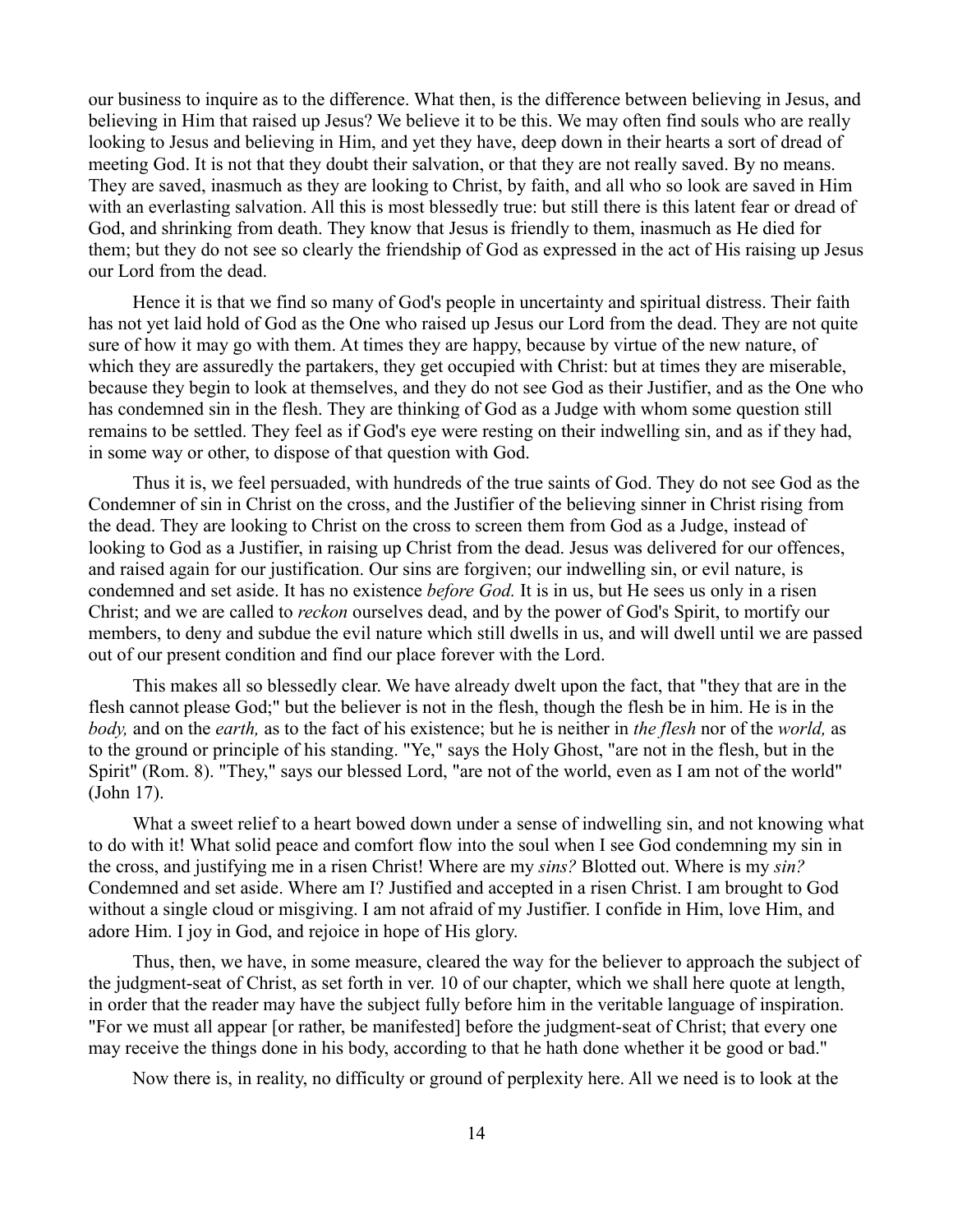matter from a divine standpoint, and with a simple mind, in order to see it clearly. This is true in reference to every subject treated of in the Word of God, and specially so as to the point now before us. We have no doubt whatever that the real secret of the difficulty felt by so many in respect to the question of the judgment-seat of Christ is self-occupation. Hence it is we so often hear such questions as the following, "Can it be possible that all our sins, all our failures, all our infirmities, all our naughty and foolish ways, shall be published, in the presence of assembled myriads, before the judgment-seat of Christ?"

Well, then, in the first place, we have to remark that Scripture says nothing of the kind. The passage before us, which contains the great, broad statement of the truth on this weighty subject, simply declares that "we must all be manifested before the judgment-seat of Christ." But how shall we be manifested? Assuredly, *as we are.* But how is that? As God's workmanship — as perfectly righteous, and perfectly holy, and perfectly accepted in the Person of that very One who shall sit on the judgmentseat, and who Himself bore in His own body on the tree all the judgment due to us, and made a full end of the entire system in which we stood. All that which, as sinners, we had to meet, Christ met in our stead. Our *sins* He bore; our *sin* He was condemned for. He stood in our stead and answered all responsibilities which rested upon us as men alive in the flesh, as members of the first man, as standing on the old creation-ground. The Judge Himself is our righteousness. We are in Him. All that we are and all that we have, we owe it to Him and to His perfect work. If we, as sinners, had to meet Christ as a Judge, escape were utterly impossible; but, inasmuch as He is our righteousness, condemnation is utterly impossible. In short, the matter is reversed. The atoning death and triumphant resurrection of our Divine Substitute have completely changed everything, so that the effect of the judgment-seat of Christ will be to make manifest that there is not, and cannot be, a single stain or spot on that workmanship of God which the saint is declared to be.

But whence this dread of having all our naughtiness exposed at the judgment-seat of Christ? Does not He know all about us? Are we more afraid of being manifested to the gaze of men and angels than to the gaze of our blessed and adorable Lord? If we are manifested to Him, what matters it to whom beside we are known? How far are Peter and David and many others affected by the fact that untold millions have read the record of their sins, and that the record thereof has been stereotyped on the page of inspiration? Will it prevent their sweeping the strings of the golden harp, or casting their crowns before the feet of Him whose precious blood has obliterated for ever all their sins, and brought them, without spot, into the full blaze of the throne of God? Assuredly not. Why then need any be troubled by the thought of their being thoroughly manifested before the judgment-seat of Christ? Will not the Judge of all the earth do right? May we not safely leave all in the hands of Him who has loved us and washed us in His own blood? Cannot we trust ourselves implicitly to the One who loved us with such a love? Will He expose us? Will He — can He, do aught inconsistent with the love that led Him to give His precious life for us? Will the Head expose the body, or any member thereof? Will the Bridegroom expose the bride? Yes, He will, in one sense. But how? He will publicly set forth, in view of all created intelligences, that there is not a speck or a flaw, a spot or wrinkle, or any such thing, to be seen upon that Church which He loved with a love that many waters could not quench.

Ah! Christian reader, dost thou not see how that nearness to the heart of Christ, as well as the knowledge of His perfect work, would completely roll away the mists which enwrap the subject of the judgment-seat? If thou art washed from thy sins in the blood of Jesus, and loved by God as Jesus is loved, what reason hast thou to fear that judgment-seat, or to shrink from the thought of being manifested before it? None whatever. Nothing can possibly come up there to alter thy standing, to touch thy relationship, to blot thy title, or cloud thy prospect. Indeed we are fully persuaded that the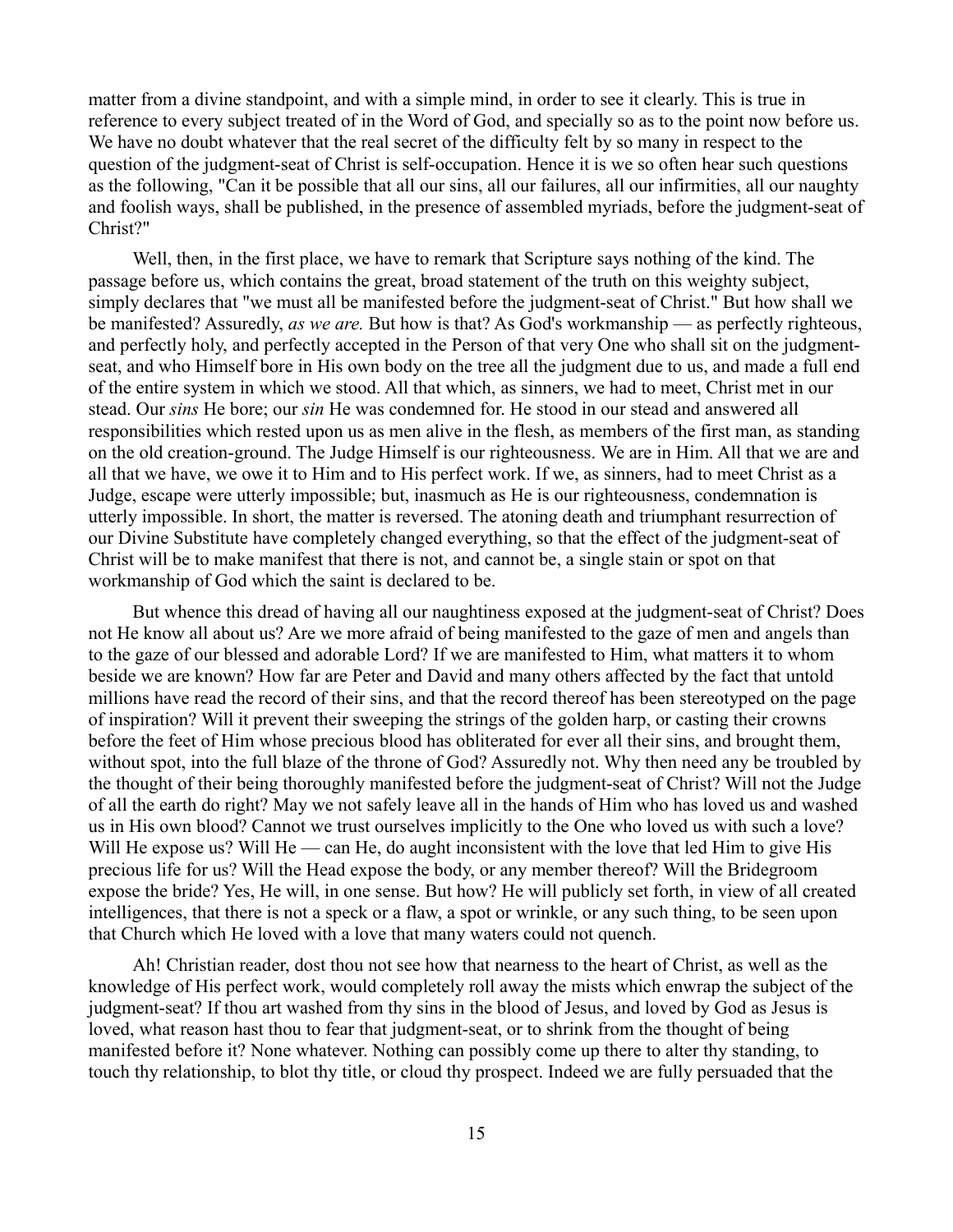light of *the judgment-seat* will chase away many of the clouds that have obscured *the mercy-seat.* Many, when they come to stand before that judgment-seat, will wonder why they ever feared it for themselves. They will see their mistake and adore the grace that has been so much better than all their legal fears. Many who have hardly ever been able to read their title here, will read it there, and rejoice and wonder — they will love and worship. They will then see, in broad daylight, what poor, feeble, shallow, unworthy thoughts they had once entertained of the love of Christ, and of the true character of His work. They will perceive how sadly prone they ever were to measure Him by themselves, and to think and feel as if His thoughts and ways were like their own. All this will be seen in the light of that day, and then the burst of praise — the rapturous hallelujah — will come forth from many a heart that, when down here, had been robbed of its peace and joy by legal and unworthy thoughts of God and His Christ.

But, while it is divinely true that nothing can come out before the judgment-seat of Christ to disturb, in any way, the standing or relationship of the very feeblest member of the body of Christ, or of any member of the family of God, yet is the thought of that judgment most solemn and weighty. Yes, truly, and none will more feel its weight and solemnity than those who can look forward to it with perfect calmness. And be it well remembered, that there are two things indispensably needful in order to enjoy this calmness of spirit. First, we must have a title without a blot; and, secondly, our moral and practical state must be sound. No amount of mere evangelical clearness as to our title will avail unless we are walking in moral integrity before God. It will not do for a man to *say* that he is not afraid of the judgment-seat of Christ because Christ died for him, while, at the same time, he is walking in a loose, careless, self-indulgent way. This is a most dreadful delusion. It is alarming in the extreme to find persons drawing a plea from evangelical clearness to shrink from the holy responsibility resting upon them as the servants of Christ. Are we to speak idle words because we know we shall never come into judgment? The bare thought is horrible; and yet we may shrink from such a thing when clothed in plain language before us, while, at the same time we allow ourselves to be drawn, through a false application of the doctrines of grace, into most culpable laxity and carelessness as to the claims of holiness.

All this must be sedulously avoided. The grace that has delivered us from judgment should exert a more powerful influence upon our ways than the fear of that judgment. And not only so, but we must remember that while we, *as sinners,* are delivered from judgment and wrath, yet, *as servants,* we must give account of ourselves and our ways. It is not a question of our being exposed here or there to men, angels, or devils. No; "we must give account to God" (Rom. 14: 11-12). This is far more serious, far more weighty, far more influential, than our being exposed in the view of any creature. "Whatsoever ye do, do it heartily, as *to the Lord,* and not unto men; knowing that of *the Lord* ye shall receive the reward of the inheritance; for ye serve *the Lord* Christ. But he that doeth wrong shall receive for the wrong which he hath done: and there is no respect of persons" (Col. 3: 23-25).

This is most serious and salutary. It may be asked, "When shall we have to give account to God? When shall we receive for the wrong?" We are not told, because that is not the question. The grand object of the Holy Ghost in the passages just quoted is to lead the conscience into holy exercise in the presence of God and of the Lord Christ. This is good and most needful in a day of easy profession, like the present, when there is much said about grace, free salvation justification without works, our standing in Christ. Is it that we want to weaken the sense of these things? Far be the thought. Yea, we would, in every possible way, seek to lead souls into the divine knowledge and enjoyment of those most precious privileges. But then we must remember the adjusting power of *truth.* There are always two sides to a question, and we find in the pages of the New Testament the clearest and fullest statements of grace, lying side by side with the most solemn and searching statements as to our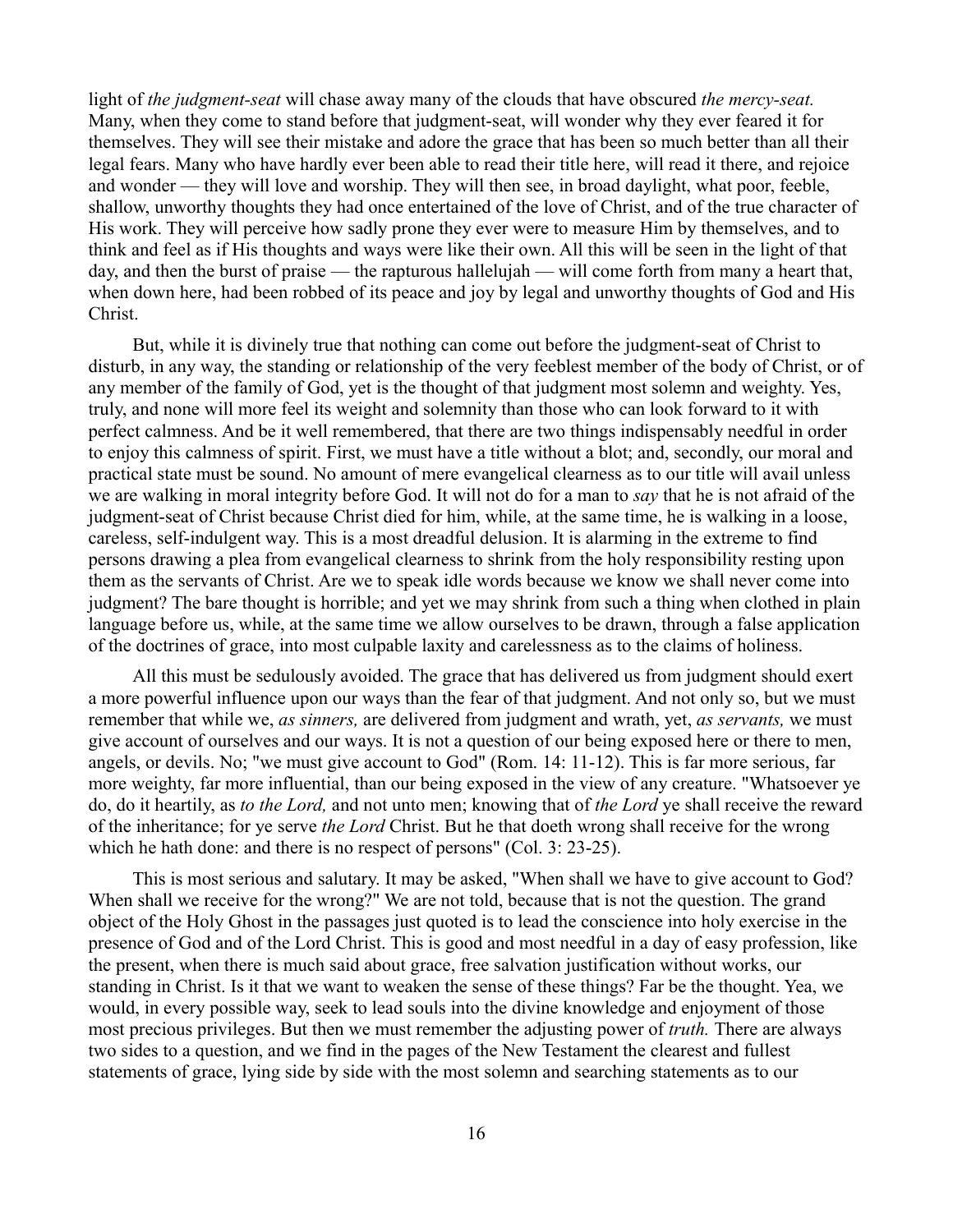responsibility. Do the latter obscure the former? Assuredly not. Neither should the former weaken the latter. Both should have their due place, and be allowed to exert their moulding influence upon our character and ways.

Some professors seem to have a great dislike to the words "duty" and "responsibility"; but we invariably find that those who have the deepest sense of grace have also, and as a necessary consequence, the truest sense of duty and responsibility. We know of no exception. A heart that is duly influenced by divine grace is sure to welcome every reference to the claims of holiness. It is only empty talkers about grace and standing that raise an outcry about duty and responsibility. God deals in moral realities. He is real with us, and He wants us to be real with Him. He is real in His love, and real in His faithfulness; and He would have us real in our dealings with Him, and in our response to His holy claims. It is of little use to say "Lord, Lord" if we live in the neglect of His commandments. It is the merest sham to say "I go sir" if we do not go. God looks for obedience in His children. "He is a rewarder of them that *diligently* seek Him."

May we bear these things in mind, and remember that all must come out before the judgment-seat of Christ. "We must all be manifested" there. This is unmingled joy to a really upright mind. If we do not unfeignedly rejoice at the thought of the judgment-seat of Christ, there must be something wrong somewhere. Either we are not established in grace, or we are walking in some false way. If we know that we are justified and accepted before God in Christ, and if we are walking in moral integrity, as in His presence, the thought of the judgment-seat of Christ will not disturb our hearts. The apostle could say, "We are made manifest to God; and I trust also are made manifest in your consciences." Was Paul afraid of the judgment-seat? Not he. But why? Because he knew that he was accepted, as to his person, in a risen Christ; and, *as to his ways,* he "laboured that whether present or absent he might be acceptable to Him." Thus it was with this holy man of God and devoted servant of Christ. "And herein do I exercise myself, to have always a conscience void of offence toward God and toward men" (Acts 24: 16). Paul knew that he was accepted *in* Christ, and therefore he laboured to be acceptable to Him in all his ways.

These two things should never be separated, and they never will be in any divinely taught mind or divinely regulated conscience. They will be perfectly joined together, and, in holy harmony, exert their formative power over the soul. It should be our aim to walk, even now, in the light of the judgment-seat. This would prove a wholesome regulator in many ways. It will not, in any wise, lead to legality of spirit. Impossible. Shall we have any legality when we stand before the judgment-seat of Christ? Assuredly not. Well, then, why should the thought of that judgment-seat exert a legal influence now? In point of fact, we feel assured there is, and can be, no greater joy to an honest heart than to know that everything shall come clearly and fully out, in the perfect light of that solemn day that is approaching. We shall see all then as Christ sees it — judge of it as He judges. We shall look back from amid the blaze of divine light shining from the judgment-seat, and see our whole course in this world. We shall see what blunders we have made — how badly we did this, that, and the other work — mixed motives here — an under current there — a false object in something else. All will be seen then in divine truth and light. Is it a question of our being exposed to the whole universe? By no means. Should we be concerned, whether or no? Certainly not. Will it, can it, touch our acceptance? Nay, we shall shine there in all the perfectness of our risen and glorified Head. The Judge Himself is our righteousness. We stand in Him. He is our all. What can touch us? We shall appear there as the fruit of His perfect work. We shall even be associated with Him in the judgment which He executes over the world.

Is not this enough to settle every question? No doubt. But still we have to think of our individual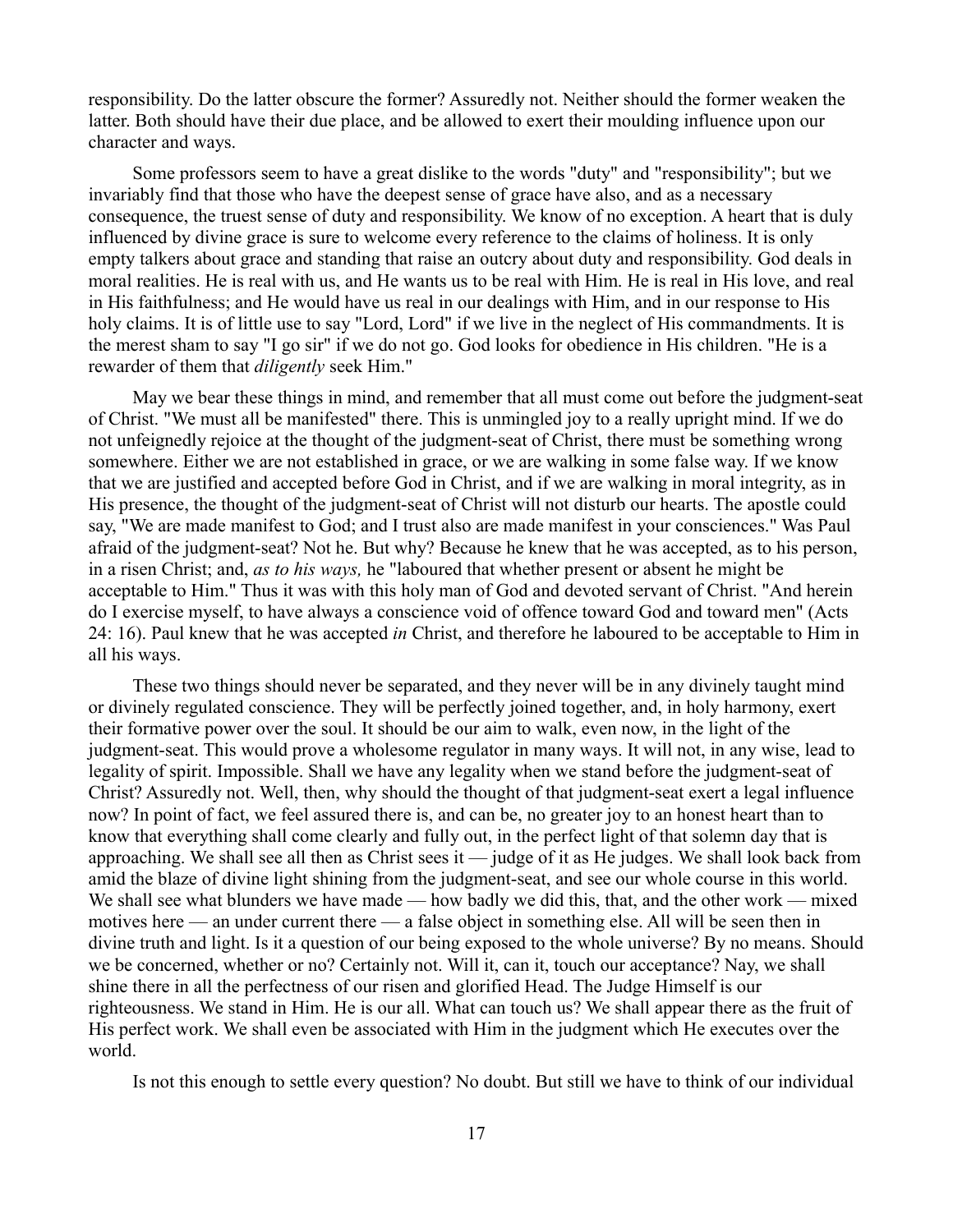walk and service. We have to look to it that we bring no wood, hay, and stubble into the light of the coming day, for as surely as we do we shall suffer loss, though we ourselves shall be saved through the fire. We should seek to carry ourselves now as those who are already in the light, and whose one desire is to do what is well pleasing to our adorable Lord, not because of the fear of judgment, but under "the vast constraining influence" of His love. "The love of Christ constraineth us, because we thus judge, that if one died for all, then were all dead: and that He died for all, that they which live should not henceforth live unto themselves, but unto Him who died for them and rose again." This is the true motive spring in all Christian service. It is not the fear of judgment impelling, but the love of Christ constraining us; and we may say, with fullest assurance, that never shall we have so deep a sense of that love as when we stand before the judgment-seat of Christ.

When this passing world is done,

When has sunk yon radiant sun

When I stand with Christ on high

Looking o'er life's history,

Then, Lord, shall I fully know,

Not till then, how much I owe.

There are many other points of interest and value in this marvellous chapter; but we feel we must bring our paper to a conclusion; and, most assuredly, we could not do this more suitably than by unfolding, as God's Spirit may enable us, that theme which has been before us all along, "The Ministry of Reconciliation," to which we shall now direct the reader's attention as briefly as we can.

We may view it under three distinct heads; namely, first, the *foundation* on which this ministry rests; secondly, the *objects* toward whom it is exercised; thirdly, the *features* by which it is characterised.

1 And first, then, as to the foundation on which the ministry of reconciliation rests. This is set before us, in the closing verse of our chapter. "For He [God] hath made Him [Christ] to be sin for us, who knew no sin; that we might be made the righteousness of God in Him."

We have here three parties, namely, God, Christ, and sin. This latter is simply the expression of what we are by nature. There is in "us" naught but *"sin,"* from the crown of the head to the sole of the foot, the whole man is sin. The principle of sin pervades the entire system of fallen humanity. The root, trunk, branches, leaves, blossom, fruit — all is sin. It is not only that we have committed sins; we are actually *born* in sin. True, we have, all of us, our characteristic sins. We have not only, all of us, "gone astray," but "we have turned every one to his own way." Each has pursued his own specific path of evil and folly; and all this is the fruit of that thing called "sin." The outward life of each is but a stream from the fountain — a branch from the stem; that fountain is sin.

And what, let us ask, is sin? It is the acting of the will in opposition to God. It is doing our own pleasure — doing what we like ourselves. This is the root — this the source of sin. Let it take what shape, or clothe itself in what forms it may; be it gross or be it most refined in its actings, the great root-principle, the parent stem, is self-will, and this is sin. There is no necessity for entering into any detail; all we desire is that the reader should have a clear and thorough sense of what sin is, and not only so, but that he, by nature, is sinful. Where this great and solemn fact takes full possession of the soul, by the power of the Holy Ghost, there can be no settled rest until the soul is brought to lay hold on the truth set forth in 2 Corinthians 5: 21. The question of sin had to be disposed of ere there could be so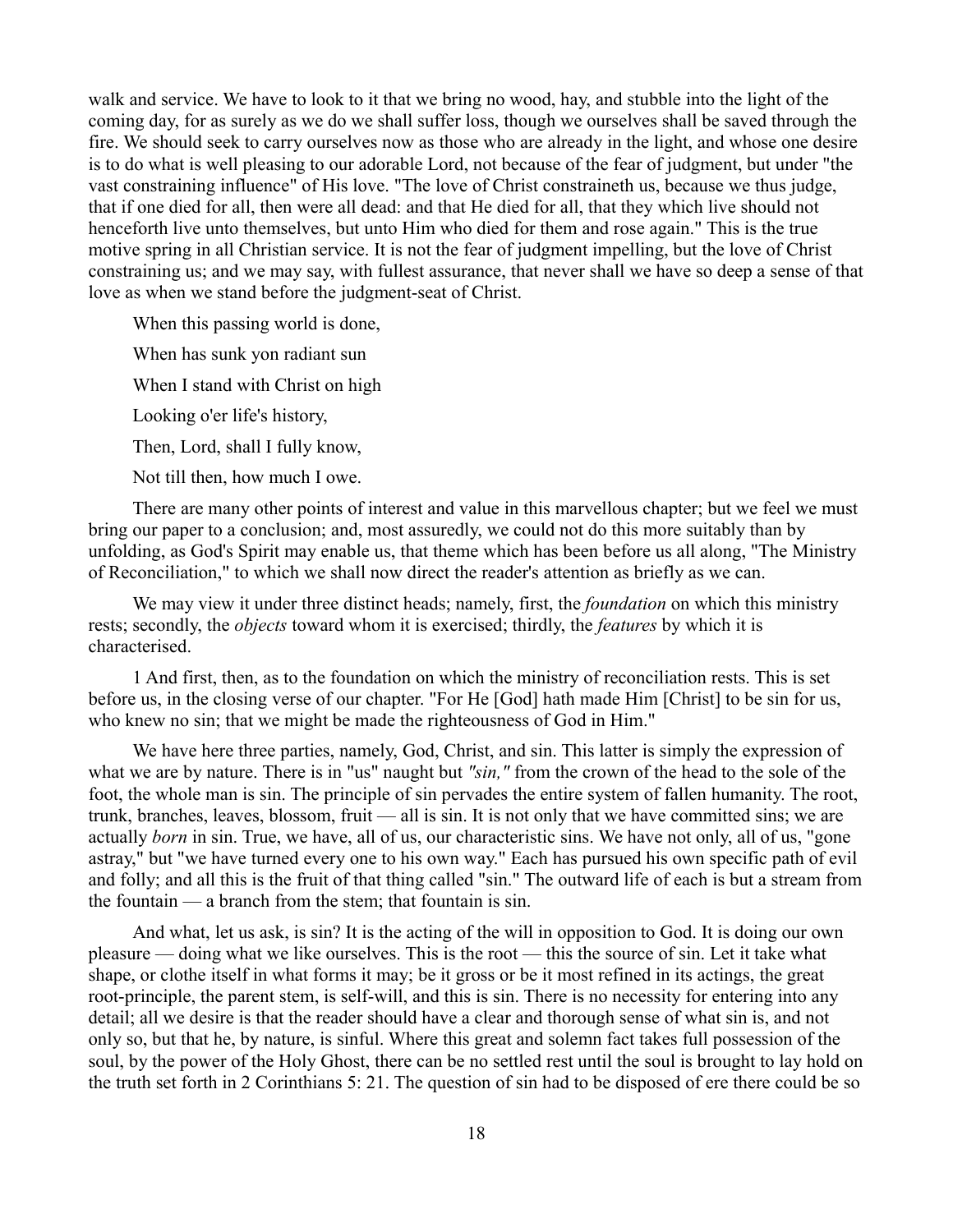much as a single thought of reconciliation. God could never be reconciled to sin. But fallen man was a sinner by practice and sinful in nature. The very sources of his being were corrupt and defiled, and God was holy, just, and true. He is of purer eyes than to behold evil, and cannot look upon iniquity. Hence, then, between God and sinful humanity there could be no such thing as reconciliation. True it is most blessedly true — that God is good, and merciful, and gracious. But He is also holy; and holiness and sin could never coalesce.

What was to be done? Hear the answer: "God hath made Christ to be sin." But where? Look well at this. Where was Christ made sin? Was it in His birth? or in Jordan's flood? or in the garden of Gethsemane? Nay; though, most assuredly, in that garden the shadows were lengthening, the darkness was thickening, the gloom was deepening. But where and when was the holy, spotless, precious Lamb of God made sin? *On* the *cross, and only* there! This is a grand cardinal truth — a truth of vital importance — a truth which the enemy of God and His Word is seeking to darken and set aside in every possible way. The devil is seeking, in the most specious manner, to displace the cross. He cares not how he compasses this end. He will make use of anything and everything in order to detract from the glory of the Cross, that great central truth of Christianity round which every other truth circulates, and on which the whole fabric of divine revelation rests as upon an eternal foundation.

"He hath made Him to be sin." Here lies the root of the whole matter. Christ, on the cross, was made sin for us. He died, and was buried. Sin was condemned. It met the just judgment of a holy God who could not pass over a single jot or tittle of sin; nay, He poured out His unmingled wrath upon it in the Person of His Son, when that Son was "made sin." It is a serious error to believe that Christ was bearing the judgment of God during His lifetime, or that aught save the death of Christ could meet the question of sin. He might have become incarnate — He might have lived and laboured on this earth — He might have wrought His countless miracles — He might have healed, and cleansed, and quickened — He might have prayed, and wept, and groaned; but not any of these things, nor yet all of them put together, could blot out a single stain of that dreadful thing *"sin."* God the Holy Ghost declares that "without shedding of blood there is no remission" (Heb. 9: 22).

Now, then, if the holy life and labours of the Son of God — if His prayers, tears, and groans could not put away sin; how do you think that your life and labours, your prayers, tears, and groans, your good works, rites, ordinances, and ceremonies could ever put away sin? The fact is, that the life of our blessed Lord only proved man more and more guilty. It laid the topstone upon the superstructure of his guilt, and therefore left the question of sin wholly unsettled.

Nor was this all. Our blessed Lord Himself declares, over and over again, the absolute and indispensable necessity of His death. "Except a corn of wheat fall into the ground and *die,* it abideth *alone;* but if it *die,* it bringeth forth much fruit" (John 12). "Thus it is written, and thus it *beloved [or* was necessary for] Christ to suffer" (Luke 24: 46). "How then shall the Scriptures be fulfilled that thus it must be" (Matt. 26)? In a word, death was the only pathway of life, the only basis of union, the only ground of reconciliation. All who speak of incarnation as being the basis of our union with Christ deny, in the plainest way, the whole range of truth connected with a dead and risen Christ. Many may not see this; but Satan sees it, and he sees too how it will work. He knows what he is about, and surely the servants of Christ ought to know what is involved in the error against which we are warning our readers.

The fact is, the enemy does not want souls to see that, in the death of Christ, sentence was passed on fallen human nature and upon the whole world. This was not the case in incarnation at all. An incarnate Christ put man to the test — a dead Christ put man to death — a risen Christ takes the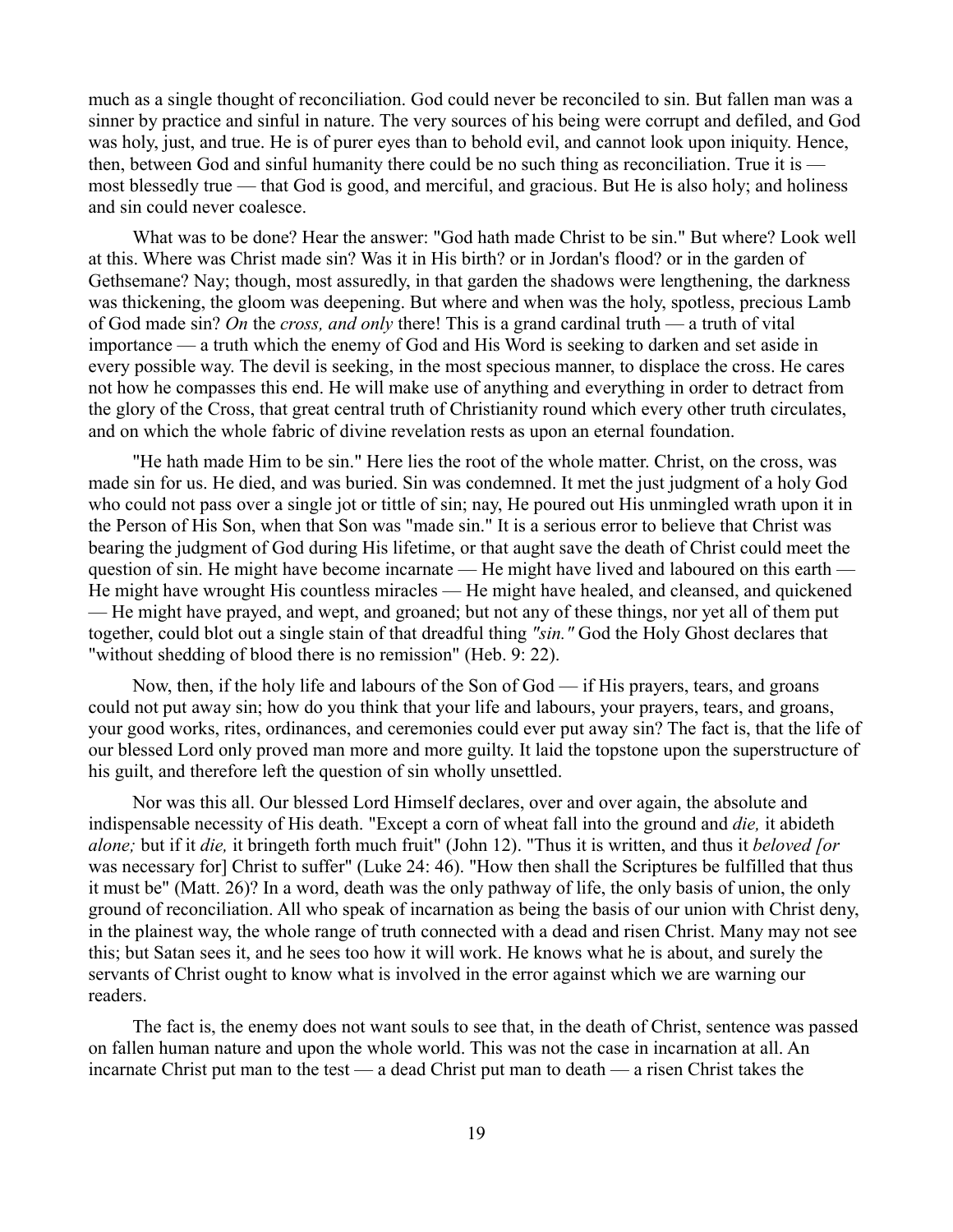believer into union with Himself. When Christ came in the flesh, fallen man was still under probation. When Christ died on the cross, fallen man was wholly condemned. When Christ rose from the dead, He became the head of a new race, each member of which, being quickened by the Holy Ghost, is viewed by God as united to Christ, in life, righteousness, and favour — he is viewed as having been dead, as having passed through judgment, and as being now as free from all condemnation as Christ Himself. "He hath made Him to be sin for us, [He] who knew no sin, that we might be made the righteousness of God in Him."

Now, it must be plain to the reader who bows to Scripture, that incarnation did not, and could not accomplish all this. Incarnation did not put away sin. Need we stop here to dwell upon the glories of the mystery of incarnation? Will anyone imagine that we take away from the value, or mar the integrity of that priceless fundamental truth, because we deny that it puts away sin, or forms the basis of our union with Christ? We trust not. That incarnation was essentially necessary for the accomplishment of redemption is plain to all. Christ had to become a man in order to die. "Without shedding of blood is no remission." He had to give His flesh for the life of the world. But this only goes to prove the absolute necessity of death. It was the *giving* of His flesh, not the *taking* of it, that laid the foundation of the whole fabric — life, pardon, peace, righteousness, union, glory, all. Apart from death, there is, and could be, absolutely nothing. Through death we have all.

But we cannot pursue this profound subject any further now. Enough has been said to set forth its connection with our special thesis — the ministry of reconciliation. When we read that "God hath made Christ to be sin for us," we must see that this involved nothing less than the death of the cross. *"Thou,"* says that blessed One, "hast brought *Me* into the dust of death" (Ps. 22). What an utterance! Who can fathom the mighty depths of those words — "Thou" — "Me" — and "death"? Who can enter into the question, "My God, My God, why hast *Thou* forsaken *Me?"* Why did a holy, righteous God forsake His only begotten, well-beloved, eternal Son? The answer contains the solid basis of that marvellous ministry whereof we speak. Christ was made sin. He not only bore our *sins* in His own body on the tree; but He was made sin. He stood charged with the entire question of sin. He was "the Lamb of God bearing away the sin of the world." As such He gloriously vindicated God, in the very scene where He had been dishonoured. He glorified Him in respect to that very thing by which His majesty had been insulted. He took upon Himself the whole matter — placed Himself beneath the weight of the whole burden, and completely cleared the ground on which God could lay the foundations of the new creation. He opened those eternal flood-gates which sin had closed, so that the full tide of divine love might roll down along that channel which His atoning death alone could furnish; so long as sin was in question, reconciliation must be out of the question. But Christ, being made sin, died and put it away forever, and thus changed entirely the ground and character of God's dealing with man and with the world.

The death of Christ, then, as we have seen, is the alone basis of reconciliation. That divine work has opened the way for placing men and things in their right relationship to God, and on their proper footing before Him. And this, be it remembered, is the true sense and meaning of reconciliation. Sin had alienated "men" from God, and set *"things"* entirely astray, and hence both men and things needed to be reconciled, or set straight; and the death of Christ has cleared the way for this.

It is well to see clearly the distinction between "atonement" and "reconciliation." They are often confounded, through inattention to Scripture; and the honoured translators of our excellent Authorised Version have not, with sufficient accuracy, marked this distinction. For example, in Rom. 5: 11, they have the word "atonement" where it ought to be rendered "reconciliation" and in Heb. 2: 17, we have the word "reconciliation" where it ought to be "atonement."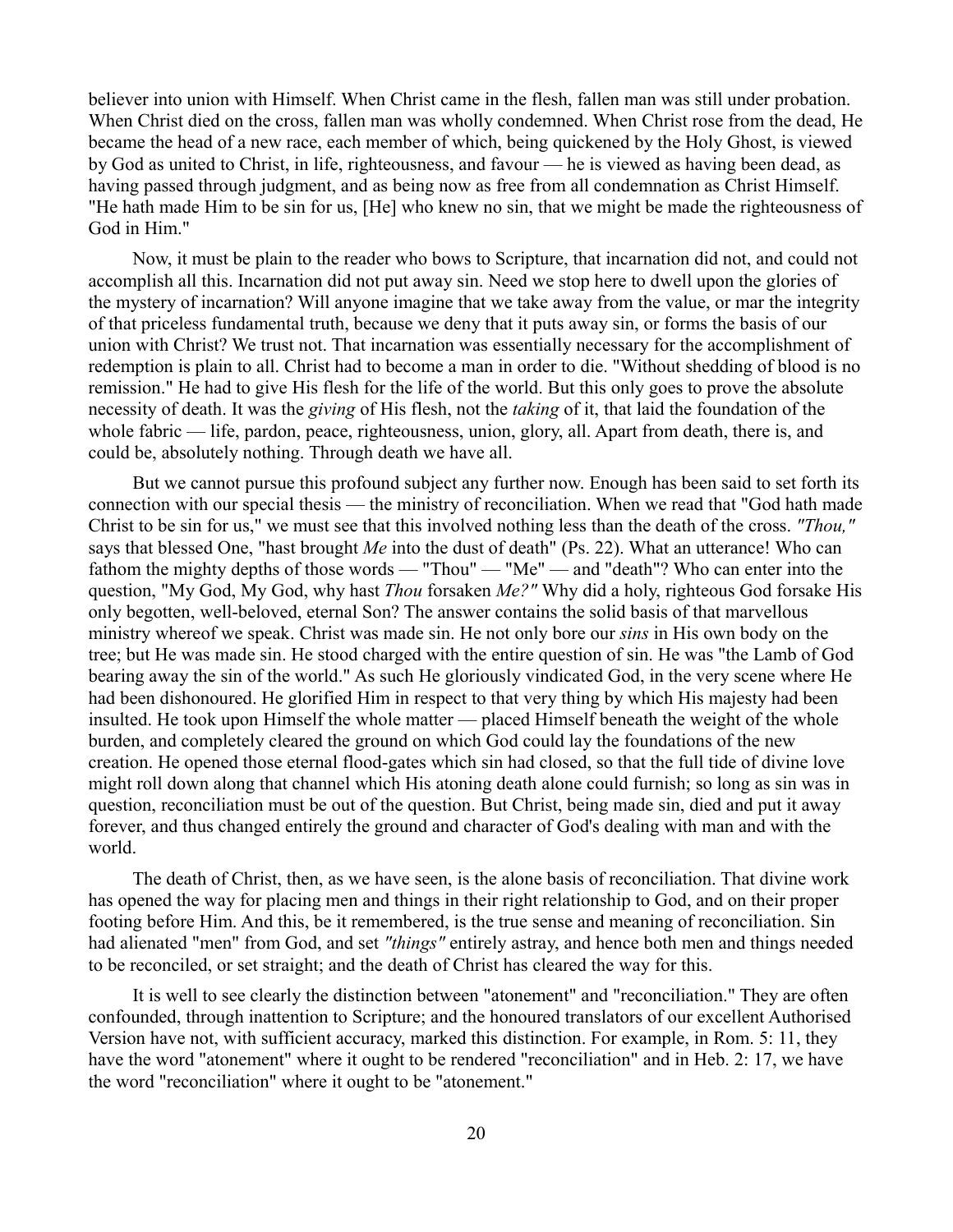Nor is the distinction by any means unimportant. The word "atonement," or "propitiation," occurs, in some one or other of its forms, six times in the Greek New Testament. (See carefully Luke 18: 13; Rom. 3: 25; Heb. 2: 17; 9: 5; 1 John 2: 2; 1 John 4: 10.) The word "reconciliation" occurs, in one or other of its forms, thirteen times in the New Testament. (See Rom. 5: 10-11; Rom. 11: 15; 1 Cor. 7: 11; 2 Cor. 5: 18-20; Eph. 2: 16; Col. 1: 20-21.) If the reader will take the trouble of examining and comparing these passages, he will see that atonement and reconciliation are not the same thing, but that the former is the foundation of the latter. Sin had made man an enemy and thrown things into confusion; and in Col. 1: 20-21, we read, "And, having made peace through the blood of His cross [here is the foundation], by Him to reconcile all *things* unto Himself; by Him, I say, whether they be things in earth, or things in heaven. And you, that were sometime alienated, and enemies in your mind by wicked works, yet now *hath He reconciled,* in the body of His flesh, *through death,* to present you holy, and unblamable, and unreprovable in His sight." Here we have the death of Christ set forth as the ground of the reconciliation of both men and things.

[If the reader will turn, for a moment, to 1 Cor. 7: 11, he will see the use of the word reconciliation. "But and if she depart, let her remain unmarried, or be *reconciled* to her husband." In classical Greek the word is applied to the *changing* money: the *exchanging* one thing for another; *exchanging* prisoners; the changing a person from *enmity to friendship.* In short, everywhere the distinction is maintained between "atonement," or "propitiation" and "reconciliation." The former is (*ilasmos*)*,* the latter, (*katallage*)]

Now this leads to another point of immense importance. We often hear it said that "the death of Christ was necessary in order *to reconcile God to man."* This is a pious mistake, arising from inattention to the language of the Holy Ghost, and indeed to the plain meaning of the word "reconcile." God never changed — never stepped out of His normal and true position. He abideth faithful. There was, and could be, no derangement, no confusion, no alienation, so far as He was concerned; and hence there could be no need of reconciling Him to us. In fact, it was exactly the contrary. Man had gone astray; he was the enemy, and needed to be reconciled. But this was wholly impossible if *sin* were not righteously disposed of; and sin could only be disposed of by *death —* even the death of One, who, as being a man, could die, and being God, could impart all the dignity, value, and glory of His divine Person to the atoning sacrifice which He offered.

Wherefore, then, as might be expected, Scripture never speaks of reconciling God to man. There is no such expression to be found within the covers of the New Testament. "God was in Christ reconciling the world [in its broad aspect — men and things] unto Himself, not imputing their trespasses unto them." And again, "All things are of God, who hath reconciled us to Himself by Jesus Christ." In a word, it is God, in His infinite mercy and grace, through the atoning death of Christ, bringing us back to Himself, and placing us not merely in the original place, or on the original footing, or in the original relationship; but, as was due to the work of Christ, giving us back far more than we had lost, and introducing us into the marvellous relationship of sons, and setting us in His presence, in divine and eternal righteousness, and in the infinite favour and acceptableness of His own Son Jesus Christ our Lord.

Amazing grace! Stupendous and glorious plan! What a ministry! And yet need we wonder when we think of the death of Christ as the foundation of it all? When we remember that "Christ was made sin for us," it seems but the necessary counterpart that "we should be made the righteousness of God in Him." It would have been no adequate result of such a work as Christ accomplished, to have brought men and things back to the Adamic or old creation ground. This would never have satisfied the heart of God in any way, whether as respects Christ's glory or our blessing. It would not have furnished an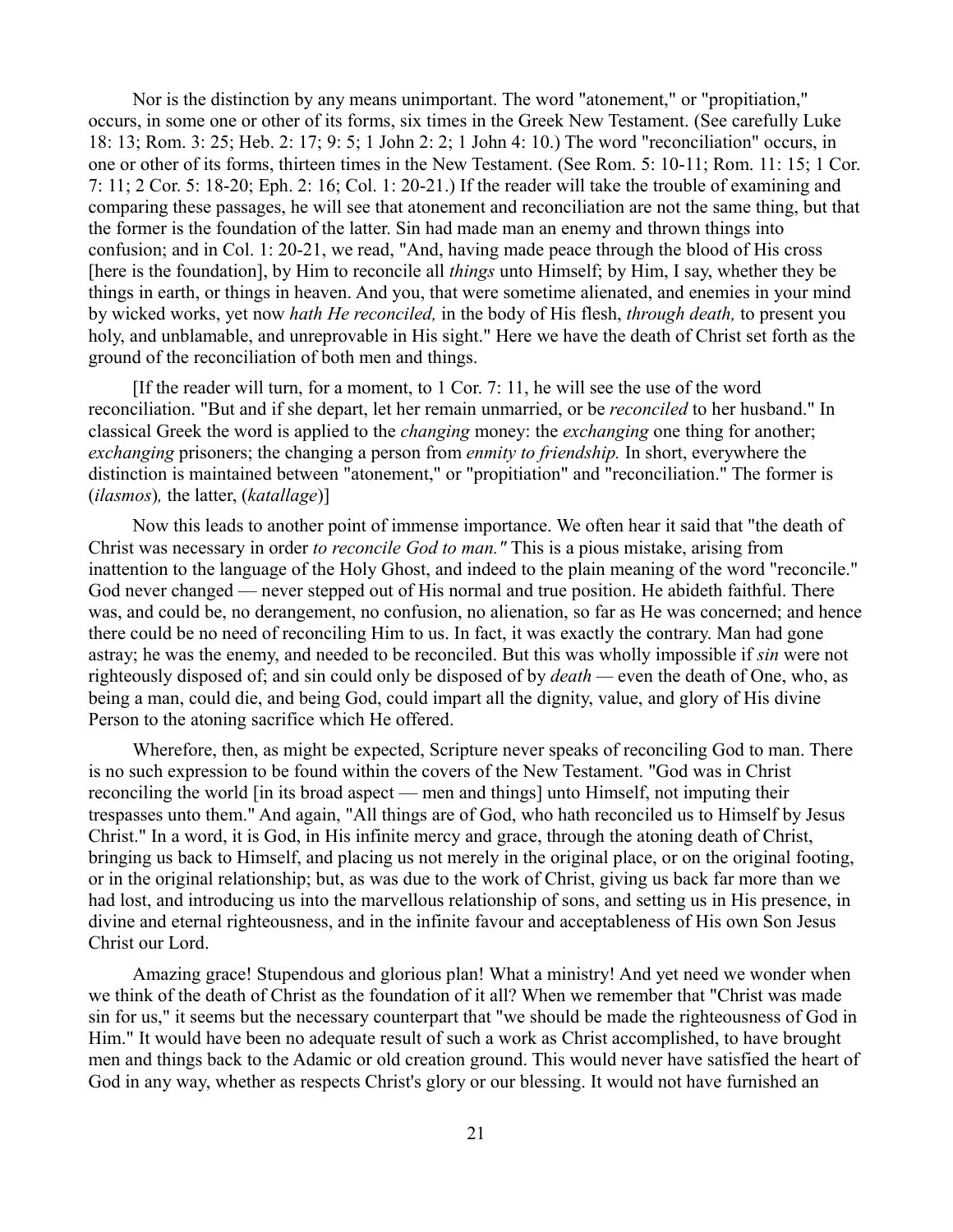answer to that omnipotent appeal of John 17: "I have glorified Thee on the earth: I have finished the work which Thou gavest Me to do. And *now,* O Father, glorify Thou Me, with Thine own self, with the glory which I had with Thee before the world was" (ver. 4-5). Who can gauge the depth and power of those accents as they fell upon the ear of the God and Father of our Lord Jesus Christ?

But we must not enlarge, much as we should like to do so. Little remains to be said as to the *objects* of the ministry of reconciliation, inasmuch as we have, in a measure, anticipated them by speaking of "men and things," for these are, in very deed, the objects, and they are included in that comprehensive word "world." "God was in Christ, reconciling the world unto Himself." We would merely add here, that it is utterly impossible for any creature under heaven to exclude himself from the range of this most precious ministry. Before the reader can shut himself out from the application of all this grace to himself, he must prove that he does not belong to the world. This he cannot do, and hence he must see that God is beseeching him to be reconciled.

But, this leads us to look, for a moment, at *the features* which characterise this glorious ministry.

First, let us mark God's attitude. He is beseeching sinners. What a thought! It seems too much for the heart to conceive. Only think, reader, of the Most High and Mighty God, the Creator of the ends of the earth — the One who has power to destroy both soul and body in hell — think of Him as beseeching and praying you to be friends with Him! It is not a question of your praying to Him and His hearing you. No: but the very reverse — He is praying you. And for what does He ask you? Is it to do anything or to give anything? Nay; He simply asks you to be friends with Him because He has befriended you at the cost of His own Son. Think of this. He spared not His only begotten and wellbeloved Son, but bruised Him in your stead. He made Him to be sin for you. He judged your sin in the person of His Son, on the cross, in order that He might be able to reconcile you. And now He stretches forth His arms and opens His heart to you, and prays you to be reconciled — to be friends with Him. Surpassing grace! It really seems to us as though human language can only tend to weaken and impoverish this grand reality.

We would only further suggest that the force of ver. 20 is greatly weakened by the word "you," which, as the reader will observe, ought not to be inserted. It makes it appear as though the apostle were beseeching the Corinthian saints to be reconciled, whereas he is only setting forth the terms and the style adopted by all "ambassadors" for Christ wherever they went through the wide world — the language in which they were to address "every creature" under heaven. It is not, "Do this or that" — "Give this or that." It was not command or prohibition; but simply, "Be reconciled."

Then, what encouragement to the poor trembling heart that feels the burden of sin and guilt to be assured that God will not impute, will not reckon, one of his sins! This is another precious feature of the ministry of reconciliation. *"Not* imputing their trespasses unto them." This must set the heart at rest. If God tells me that He will not count one of my trespasses to me, because He has already counted them to Jesus on the cross, this may well tranquillise my spirit and emancipate my heart. If I believe that God means what He says, perfect peace must be my portion. True, it is only by the Holy Ghost that I can enter into the power of this glorious truth; but what the Holy Ghost leads me to believe and rest in is, that God does not, and will not, blessed be His name, impute a single sin to me, because He has already imputed *all* to Christ.

But this leads us to the third feature of the ministry of reconciliation.

If God will not impute my trespasses to me then what will He impute? Righteousness — even the righteousness of God. We cannot attempt to unfold the nature and character of this righteousness. We may do so on another occasion, if the Lord permit; but here we confine ourselves to the statement